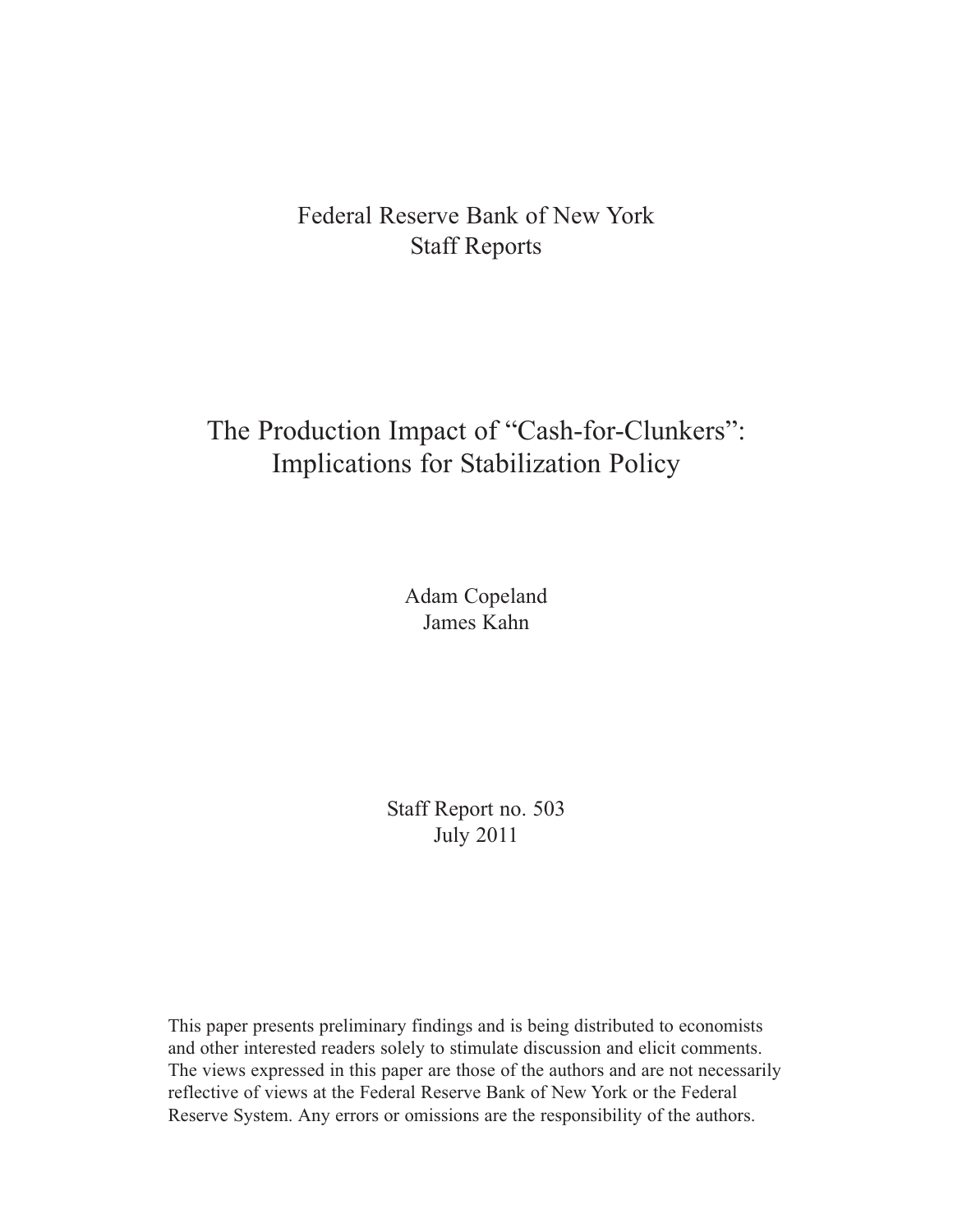# **The Production Impact of "Cash-for-Clunkers": Implications for Stabilization Policy**  Adam Copeland and James Kahn *Federal Reserve Bank of New York Staff Reports*, no. 503 July 2011 JEL classification: E23, E65, L62

# **Abstract**

Stabilization policies frequently aim to boost spending as a means to increase GDP. Spending does not necessarily translate into production, however, especially when inventories are involved. We look at the "cash-for-clunkers" program that helped finance the purchase of nearly 700,000 vehicles in 2009. An analysis of auto sales and production movements reveals that the program did prompt a large spike in sales. But the program had only a modest and fleeting impact on production, as inventories buffered the movements in sales. These findings suggest caution in judging the efficacy of such policies by their impact on spending alone.

Key words: cash-for-clunkers, automobiles, stimulus

Copeland: Federal Reserve Bank of New York (e-mail: adam.copeland@ny.frb.org). Kahn: Henry and Bertha Kressel Professor of Economics, Yeshiva University (e-mail: james.kahn@yu.edu). The views expressed in this paper are those of the authors and do not necessarily reflect the position of the Federal Reserve Bank of New York or the Federal Reserve System.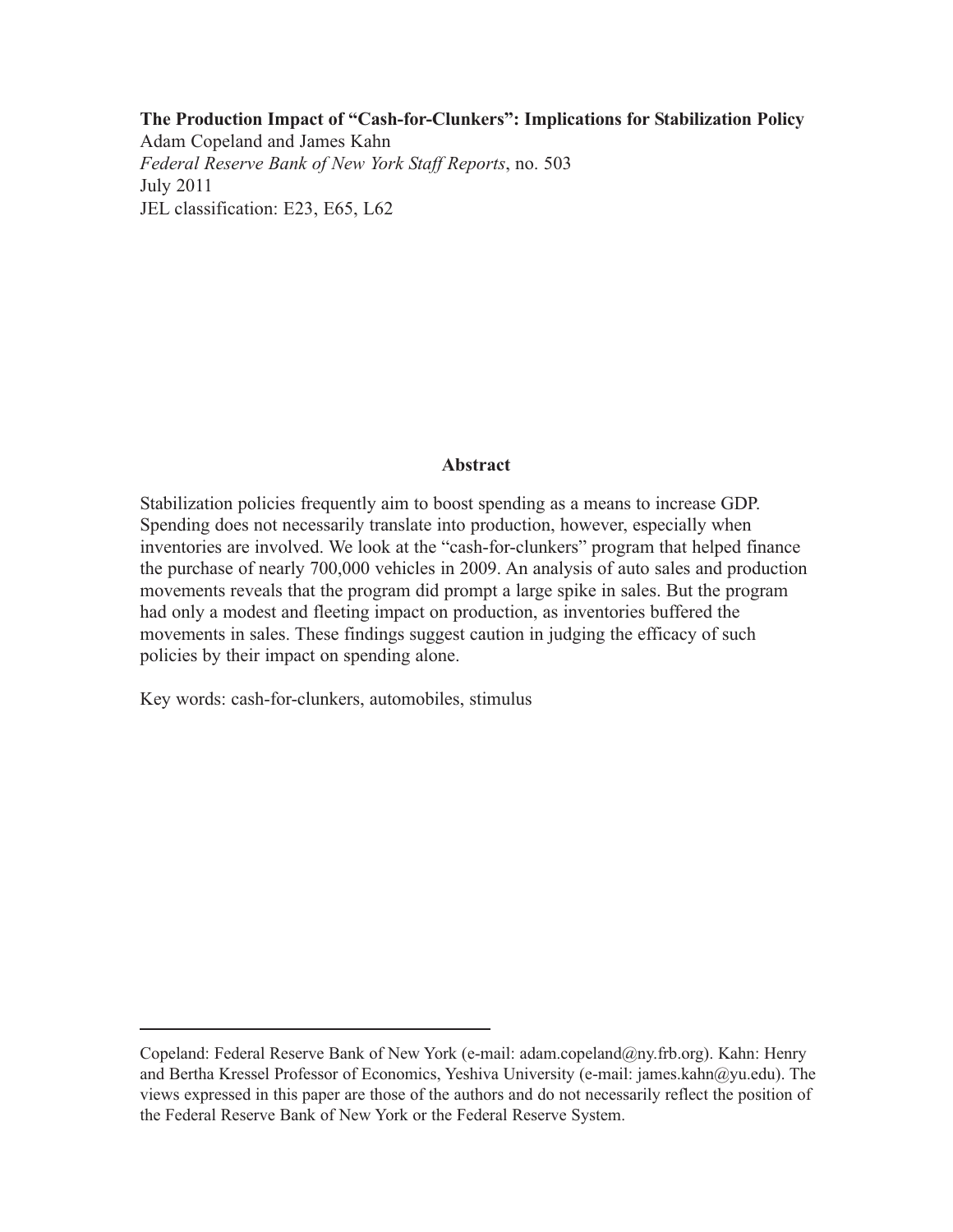During July and August of 2009, Americans purchased nearly 700,000 new automobiles or light trucks under the government's "cash-for-clunkers" program—officially the Car Allowance Rebate System, or CARS. Under the terms of the purchase, qualified buyers traded in their old vehicles to receive a rebate on the price of a new vehicle; the amount of the rebate either \$3,500 or \$4,500—depended on both the model that was traded in and the model that was acquired. The direct cost to taxpayers of subsidizing these purchases was roughly \$2.8 billion.

The program had two primary goals: to reduce energy consumption and pollution by inducing consumers to replace their old gas-guzzlers with newer, fuel-efficient models, and to serve as a stimulus for the troubled automobile industry and the U.S. economy as a whole. In this article, we take a close look at the second objective, exploring how the CARS program affected sales and, more important, production in the automobile industry.**[1](#page-2-0)** Drawing on our findings, we then propose an answer to the more difficult question of the program's impact on U.S. GDP.**[2](#page-2-1)**

In line with other recent studies, our analysis shows that the CARS program had only a transitory cumulative effect on sales. We estimate an initial impact of about 450,000 additional automobile sales, but these were essentially shifted from the periods before and (especially) after the program. We calculate that by January 2010, the cumulative effect of the CARS program on auto sales was essentially zero.**[3](#page-2-2)**

More important for our purposes, however, is the program's effect on automobile production. While most studies of CARS have focused on sales, we argue that the program's success as a stimulus to the economy hinges on its impact on production. Production increases are more likely to translate into higher GDP and employment, GDP being fundamentally a measure of production. Sales clearly rose at the outset, but given that the industry can simply let

ı

<span id="page-2-0"></span> $<sup>1</sup>$  An assessment of the returns on the \$2.8 billion government expenditure would have to include a valuation of the</sup> energy efficiency gains achieved through the program. However, this is an issue we do not address in the article.

<span id="page-2-1"></span> $2$  Li et al. (2010) and Mian and Sufi (2010) examine only the sales impact of the CARS program. Abrams and Parsons (2009) study the welfare effects of the program, weighing the benefits to consumers who received subsidies from the CARS program against the costs to taxpayers and taking into account the environmental gains of cleaner air. Their back-of-the-envelope calculations show that the costs exceeded the benefits by approximately \$2,000 per vehicle.

<span id="page-2-2"></span><sup>&</sup>lt;sup>3</sup> In dollar terms, our estimates suggest that almost \$4 billion in nominal sales were moved up from the fourth quarter to the third quarter of 2009.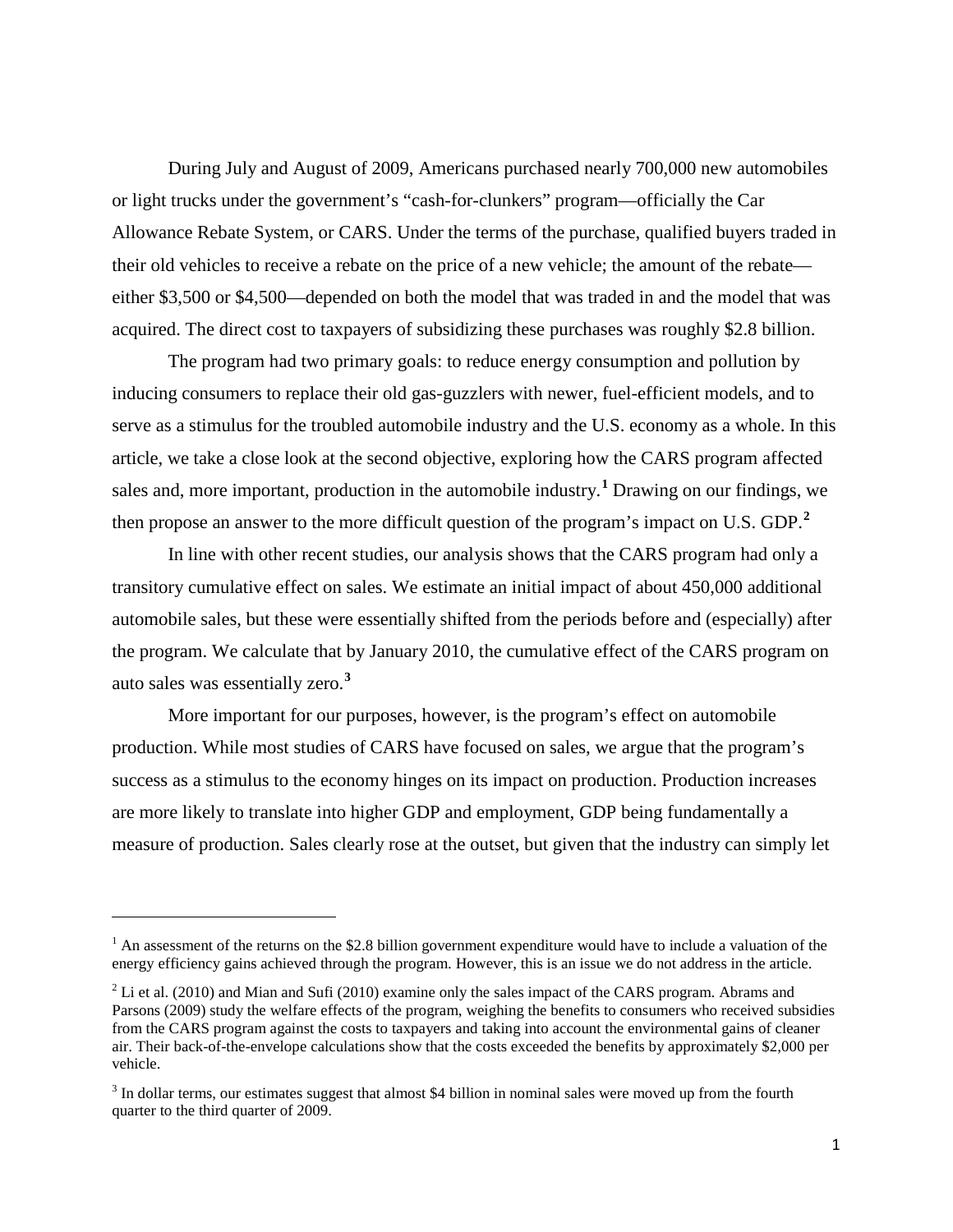inventory stocks absorb the increase in sales, higher sales alone do not imply higher GDP or employment.**[4](#page-3-0)**

Overall, we find that the program had a very modest and short-lived effect on production. Production was about 200,000 units higher during the program (in comparison to the 450,000 increase in sales). Sales from September 2009 to January 2010 were correspondingly lower than they would have been in the absence of CARS, which allowed producers to have lower production while still replenishing their inventory stocks. Thus on a quarterly basis we estimate that the CARS program shifted production by around 100,000 units from 2009Q4 and 2010Q1 to 2009Q3.

These calculations suggest that the program had a negligible direct effect on GDP, shifting less than roughly \$2 billion (or less than one-tenth of one percent of GDP) into 2009Q3 from the subsequent two quarters. This contrasts starkly with a study released by the Department of Transportation (DOT) in the immediate aftermath of the program, which concluded that CARS had given a substantial boost to both GDP and employment. In the final section of the article, we discuss why our conclusions differ from those of the DOT study.

Our findings raise broader questions, beyond just this particular program, about the efficacy of efforts to stimulate short-term spending. It is clearly a mistake to gauge their impact by just looking at the spending they induce, without looking at the supply side. It is reasonable to expect that producers will use other margins than production and employment to respond to temporary movements in sales, so the only question is quantitative: How large is the gap between the sales and production impact? We find it to be large in the case of "Cash-for-Clunkers."

In what follows, we will lay out the economics behind our analysis by examining how rebates and other transitory price changes affect consumer purchases and manufacturers' inventory decisions. We then provide some background on the Cash for Clunkers program in Section II. Sections III and IV provide our analysis of the impact of the program, and Section V concludes.

# **I. Durable Goods and Inventories**

#### *A. Consumers*

ı

<span id="page-3-0"></span><sup>4</sup> Even production increases might not result in higher GDP if resources are diverted from other industries. This is perhaps less likely to be an issue during a recession.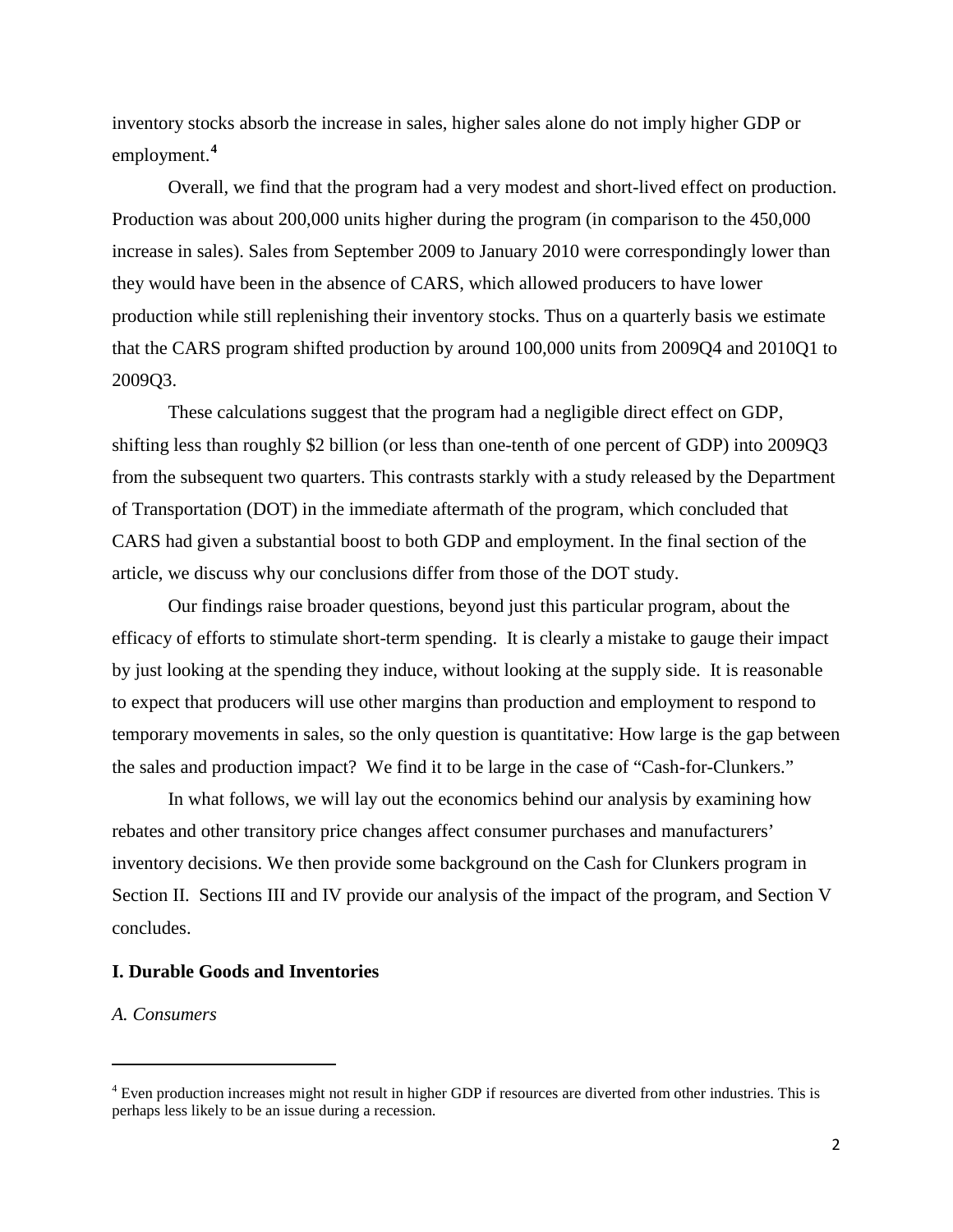The consumer response to temporary price changes—including rebates and other subsidies—differs dramatically for durable and nondurable goods. Automobiles are a type of durable good, that is, a good that can be used or "consumed" over a number of years. Because a durable good can be stored, a temporary decline in its price will prompt consumers to "stock up." By contrast, a temporary drop in the price of a nondurable good—a good, such as milk or lawnmowing services, that is quickly consumed through use and cannot be stored—will not cause people to stock up.

Moreover, in the case of durable goods, consumers have considerable latitude in timing a purchase. Someone planning to replace a "clunker" can easily shift the timing by a few months. So it is natural not only to expect a large sales response to a temporary subsidy for any durable good, but also to expect that much of that response will be offset by lower sales before or after the subsidy period, as consumers defer or move up their purchases to take advantage of the subsidy.**[5](#page-4-0)** Thus the cumulative impact on sales (and hence, production) is likely to be modest, if not zero, over a longer time frame. The only issue is how long it takes for the impact to dissipate: Do consumers shift their purchases by a few weeks, a few months, or longer?

# *B. Producers*

ı

For automobile producers, the key decisions are when and how much to produce in response to a temporary subsidy. Most automobiles are sold from inventories, not specially ordered. Dealers on average maintain inventories equivalent to approximately two and a half months' worth of sales.<sup>[6](#page-4-1)</sup> Deviations from the average may occur for a variety of reasons seasonal factors, an unexpected blip in sales, or changes in production or inventory holding costs—but they rarely persist. A large positive surprise in sales will cause inventories to decline for a time until they can be replenished by additional production. An anticipated jump in sales, if believed to be temporary, will also result in a decline in inventories, largely because producers

<span id="page-4-0"></span><sup>5</sup> Erdem, Imai, and Keane (2003), Hendel and Nevo (2006), and Gowrisankaran and Rysman (2010) demonstrate the importance of accounting for the timing of consumer purchases when comparing the effects of temporary and permanent price changes in durable goods.

<span id="page-4-1"></span> $6$  One explanation for the large inventory holdings is that dealers wish to avoid "stocking out," that is, not having the models on hand that buyers want. See, for example, Kahn (1987, 1992) and Bils and Kahn (2000).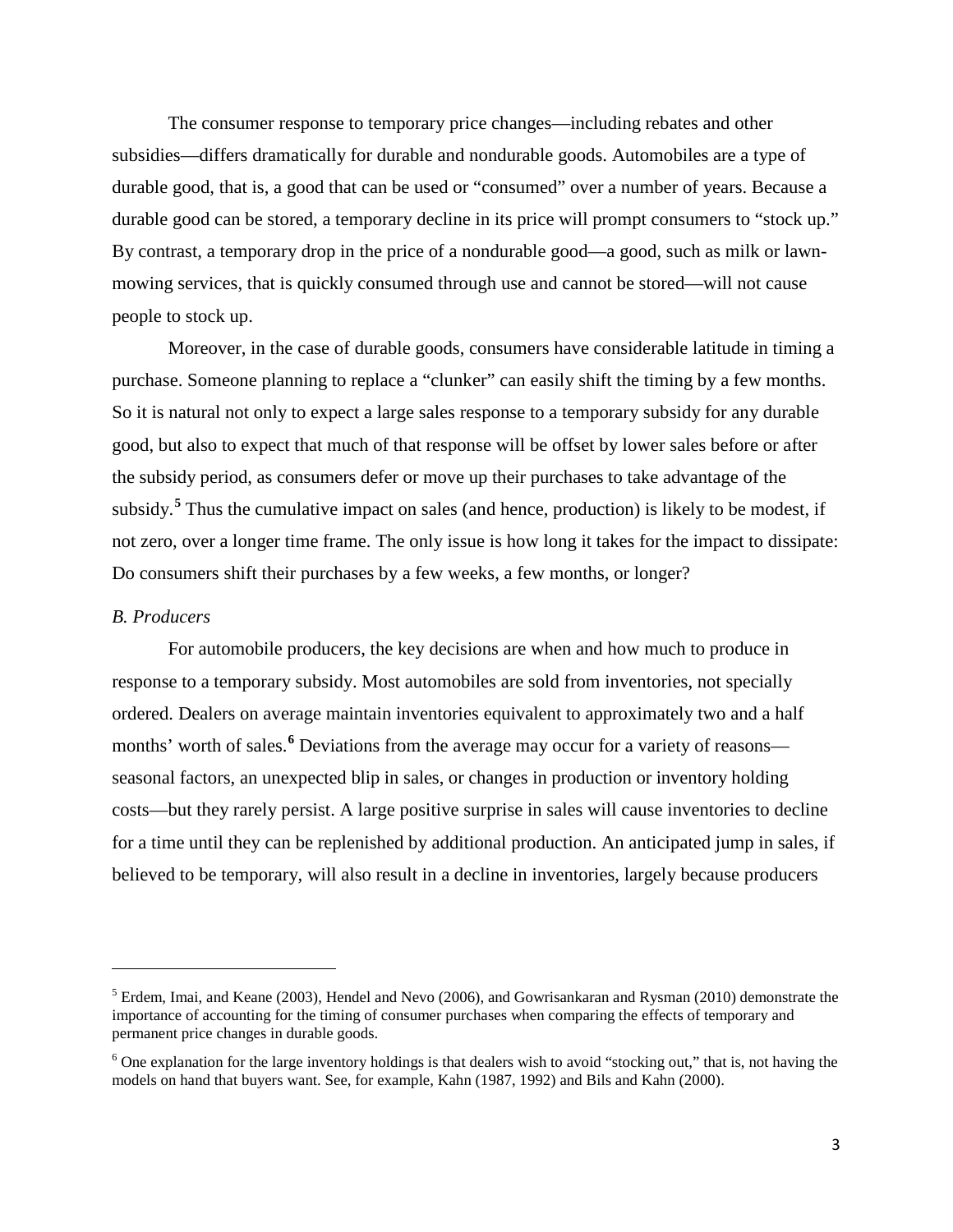generally find it costly to change production by a large amount in either direction.**[7](#page-5-0)** And if that jump is viewed as, in effect, borrowed from future sales, no additional production is necessary to replenish inventories; the subsequent drop in sales will restore stock levels if production remains constant. Given this reluctance to boost or cut production significantly, an increase in sales that is accompanied by an increase in inventories is a sign that producers view the sales upturn as likely to persist. But if the jump in sales is viewed as just coming at the expense of future sales, it makes sense for firms to let inventory movements accommodate much of the sales movement rather than change production by a substantial amount.

Automobile producers and dealers thus have a number of options in responding to programs like CARS. If they have advance notice of the program, manufacturers can shift production forward to build up inventories, and then let the spike in sales following the launch of the program reduce inventories to normal levels. At the other extreme, they can leave their production plans unchanged, let inventories absorb the spike in sales, and then wait for inventories to recover when sales drop after the program expires. The first approach emphasizes the desire to avoid any stockouts, so as to maximize the sales from the program; the second emphasizes the firm's goal of minimizing its costs by smoothing production and letting inventories serve as a buffer. **[8](#page-5-1)**

In actual practice, producers most likely adopt some combination of the two responses, because they care about avoiding stockouts *and* smoothing production. The relative importance that they assign to these motives will depend in part on the costs of shifting production forward to meet increased demand—for example, paying workers overtime, running second shifts, and coping with bottlenecks in supplies. It will also depend on the amount of profit that would be lost in the event of a stockout, which in turn depends on the size of the price-cost markup on the automobiles. Since the CARS program likely boosted these markups, we would expect at least some increase in production to avoid stockouts.

#### *C. Seasonality*

l

<span id="page-5-0"></span><sup>&</sup>lt;sup>7</sup> Bresnahan and Ramey (1994) analyze the different ways that automobile manufacturers adjust production and the respective costs.

<span id="page-5-1"></span> $8$  Copeland and Hall (2011) offer a detailed empirical analysis of automakers' response to temporary demand shocks. They find that shocks are almost entirely absorbed through adjustments in sales and production rather than adjustments in prices.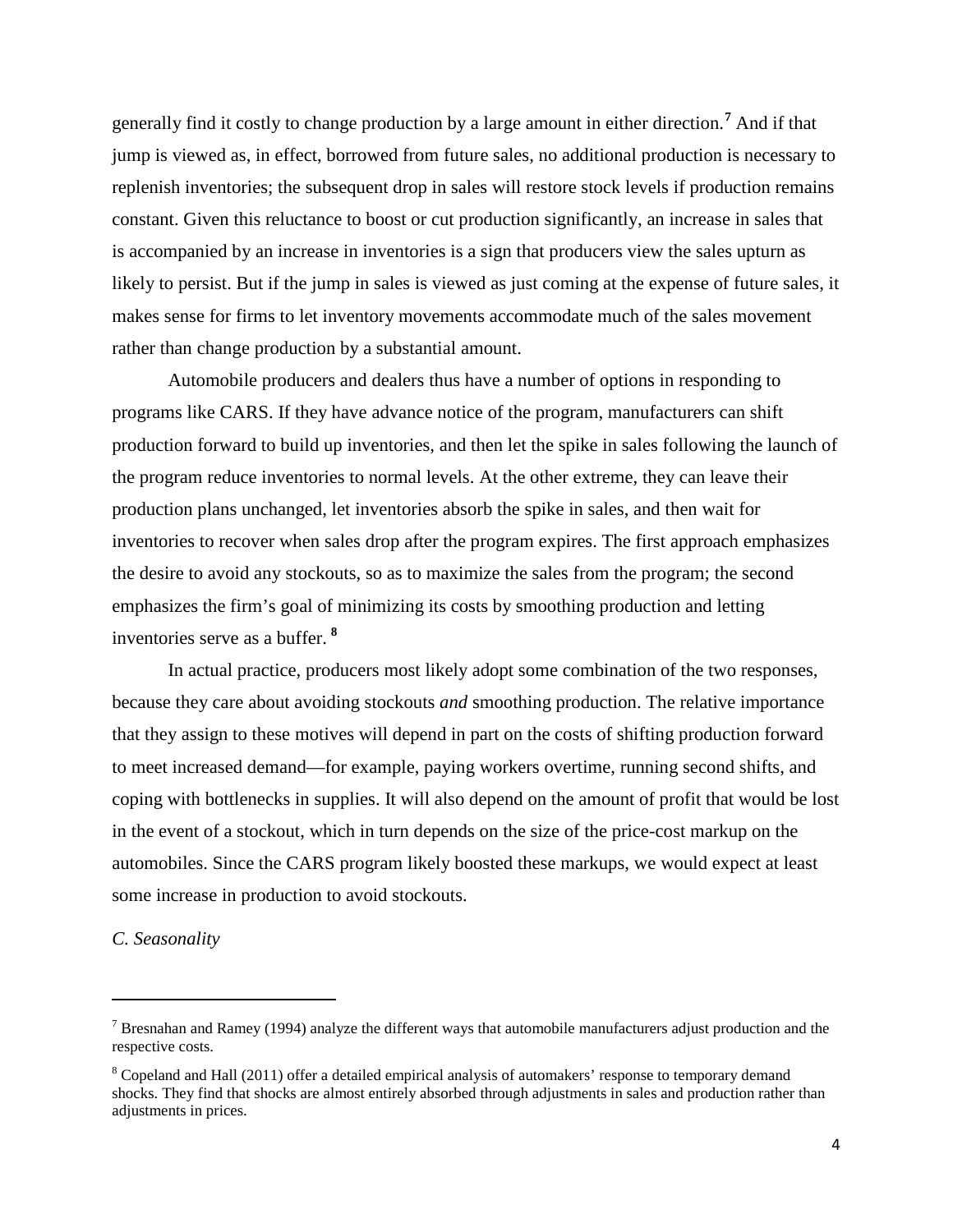An additional complication affecting the production of automobiles is seasonality. U.S. automobile manufacturers typically shut down production for a period of weeks in the summer to retool plants for the next model year. During this time, they draw down inventories of the previous year's model and then begin to accumulate inventories of the new model after production starts up again. Manufacturers also shut down production during the Christmas–New Year's period for a week to ten days. These large and variable seasonal movements must be taken into account in analyzing industry data, especially the numbers in July and August—all the more so because in 2009 the CARS program was in effect during precisely those two months.

Despite these complications, the CARS program represents a unique opportunity to study the behavior of both consumers and producers. Particularly advantageous for our analysis is the fact that only some vehicle models were eligible for the rebate.**[9](#page-6-0)** While the existence of a subsidy may have induced some consumers to buy an eligible model when they otherwise would have chosen to buy an ineligible model, we nonetheless are able to use the data on the production and sales of ineligible models as a "control group" to help gauge the impact of the program.

# **II. A Timeline of the CARS Act**

ı

Early notice of the cash-for-clunkers program appeared in a December 2008 article in the *San Diego Union-Tribune* reporting that the National Automobile Dealers Association was lobbying the incoming Obama administration to include the program in the economic stimulus bill.**[10](#page-6-1)** Cash for clunkers quickly became a part of the economic stimulus package. In late March 2009, the Obama administration endorsed the idea of a trade-in program for automobiles and, on June 9, the House of Representatives passed a cash-for-clunkers program.**[11](#page-6-2)** The Senate quickly followed and, on June 24, the CARS Act of 2009 was signed into law.**[12](#page-6-3)** Congress allocated \$1 billion to fund the program, and new car purchases and leases on and after July 1 were made

<span id="page-6-0"></span><sup>&</sup>lt;sup>9</sup> The availability and size of the rebate depended on the extent to which the purchaser traded up in fuel efficiency. Some models were not eligible at all, while higher-fuel-efficiency models increased the number of buyers who could meet the eligibility requirements.

<span id="page-6-1"></span><sup>10</sup> James Oliphant and Richard Simon, "Line Forming for Slice of Stimulus Pie," *San Diego Union-Tribune*, December 15, 2008.

<span id="page-6-2"></span><sup>&</sup>lt;sup>11</sup> Bryan Walsh, "Cash for Clunkers: A Green Deal to Help Detroit?" Time.com, April 15, 2009; Jennifer Liberto, "House OKs \$4 Billion 'Clunker' Bill," CNNMoney.com, June 10, 2009.

<span id="page-6-3"></span><sup>&</sup>lt;sup>12</sup> The CARS acronym was applied to both the legislation establishing the program and the program itself, but the acronym was interpreted differently in the two cases. While the title of the program was "Car Allowance Rebate System," the "CARS Act of 2009"was short for "Consumer Assistance to Recycle and Save Act of 2009."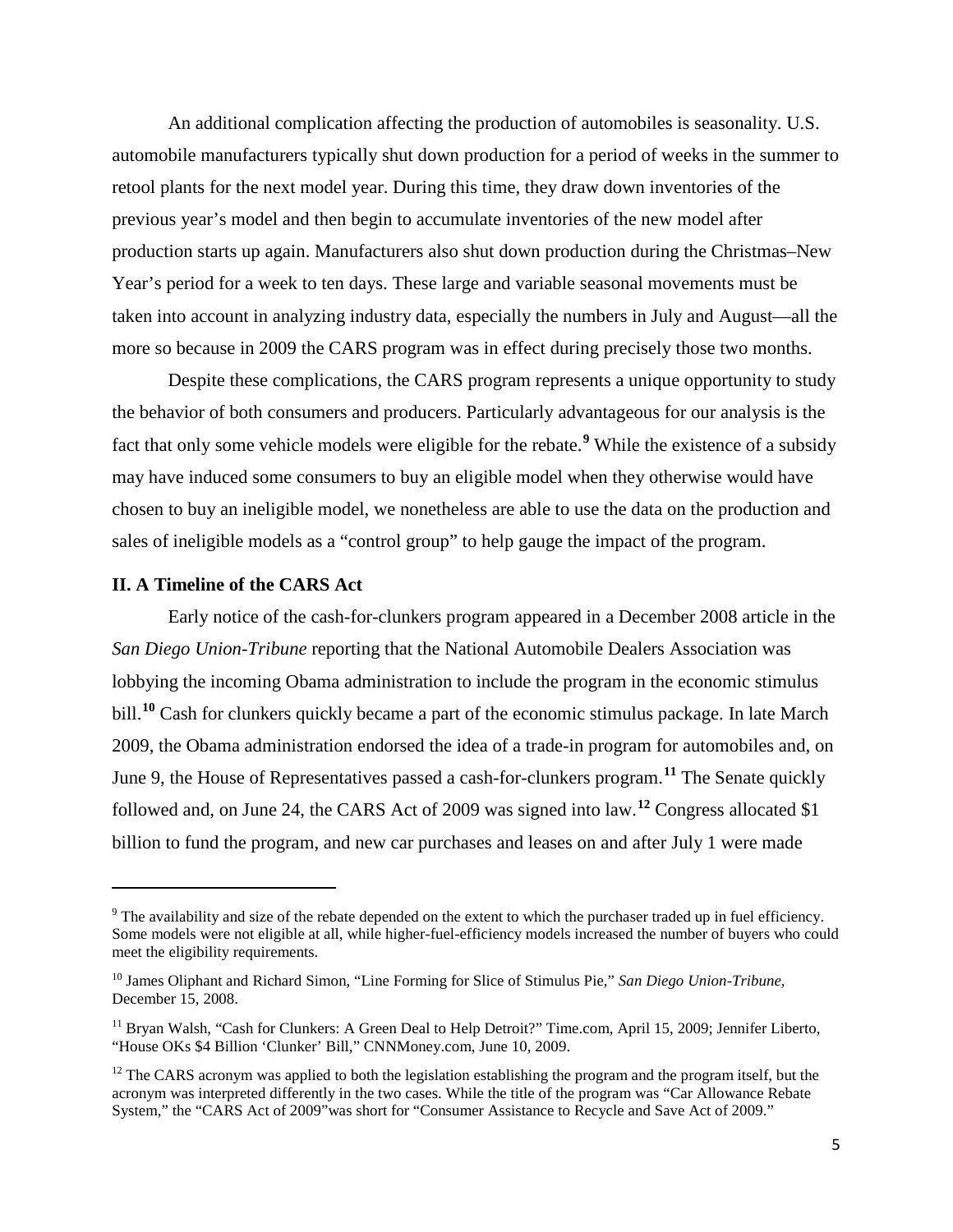eligible for rebates.**[13](#page-7-0)** Because of the popularity of the CARS program, an additional \$2 billion was allotted to the program on August 7.<sup>[14](#page-7-1)</sup> Even with this extra allotment, the cash-for-clunkers program ran out of funds and ended on August 24. Overall, more than 677,000 vehicles received cash-for-clunkers financing, and roughly \$2.8 billion was disbursed through the program.**[15](#page-7-2)**

The size of the cash-for-clunkers rebate was linked to the difference in miles per gallon between the vehicle traded in and the new vehicle purchased (Table 1).**[16](#page-7-3)** The set of new vehicles eligible for financing through CARS was quite broad, and included larger vehicles such as sport utility vehicles (SUVs), vans, and pickups. However, a quick scan of the vehicle types purchased under the program (Table 2) reveals that the program mostly helped to finance the purchase of small cars and crossover utility vehicles (CUVs). Cash-for-clunkers rebates were received for 45 percent of all small car sales and 35 percent of all CUV sales in July and August. In contrast, large cars and luxury cars received little direct benefit from the CARS program.

With 70 percent of all cash-for-clunkers rebates going to sales in August, the program clearly had a much larger impact in August than in July. The injection of \$2 billion in additional funding on August 7 no doubt helps account for this difference, as does the fact that the CARS program eligibility criteria for a new vehicle purchase were not finalized until July 24. Hence, consumers may have delayed their purchase decisions in order to be sure that they qualified for the cash-for-clunkers rebate.

The CARS program was used to finance sales of "old" 2009 model vehicles more often than "new" 2010 model ones. More than 75 percent of all sales receiving a cash-for-clunkers rebate were 2009 model vehicles. Because most automobile manufacturers switched from producing 2009 models to 2010 models over the summer of 2009, the vast majority of 2009 model sales in July and August came from inventories. In contrast, because inventories of 2010 vehicles were quite low in the late summer months, most of the new models financed through the cash-for-clunkers program came from current production.

 $\overline{\phantom{0}}$ 

<span id="page-7-0"></span><sup>&</sup>lt;sup>13</sup> Catherine Clifford, "'Cash for Clunkers' Coming Soon," CNNMoney.com, June 24, 2009.

<span id="page-7-1"></span><sup>&</sup>lt;sup>14</sup> Sharon Silke, "Obama Signs \$2B Cash for Clunkers Extension," ABCnews.com, August 6, 2009.

<span id="page-7-2"></span><sup>&</sup>lt;sup>15</sup> "Secretary LaHood Touts Success of Cash for Clunkers; Responds to Reports by DOT Inspector General, GAO," Department of Transportation press release, April 29, 2010.

<span id="page-7-3"></span> $16$  Visit http://www.cars.gov for a full description of the CARS program and its eligibility requirements. For a list of the names of vehicles that were eligible for CARS financing, see http://www.edmunds.com.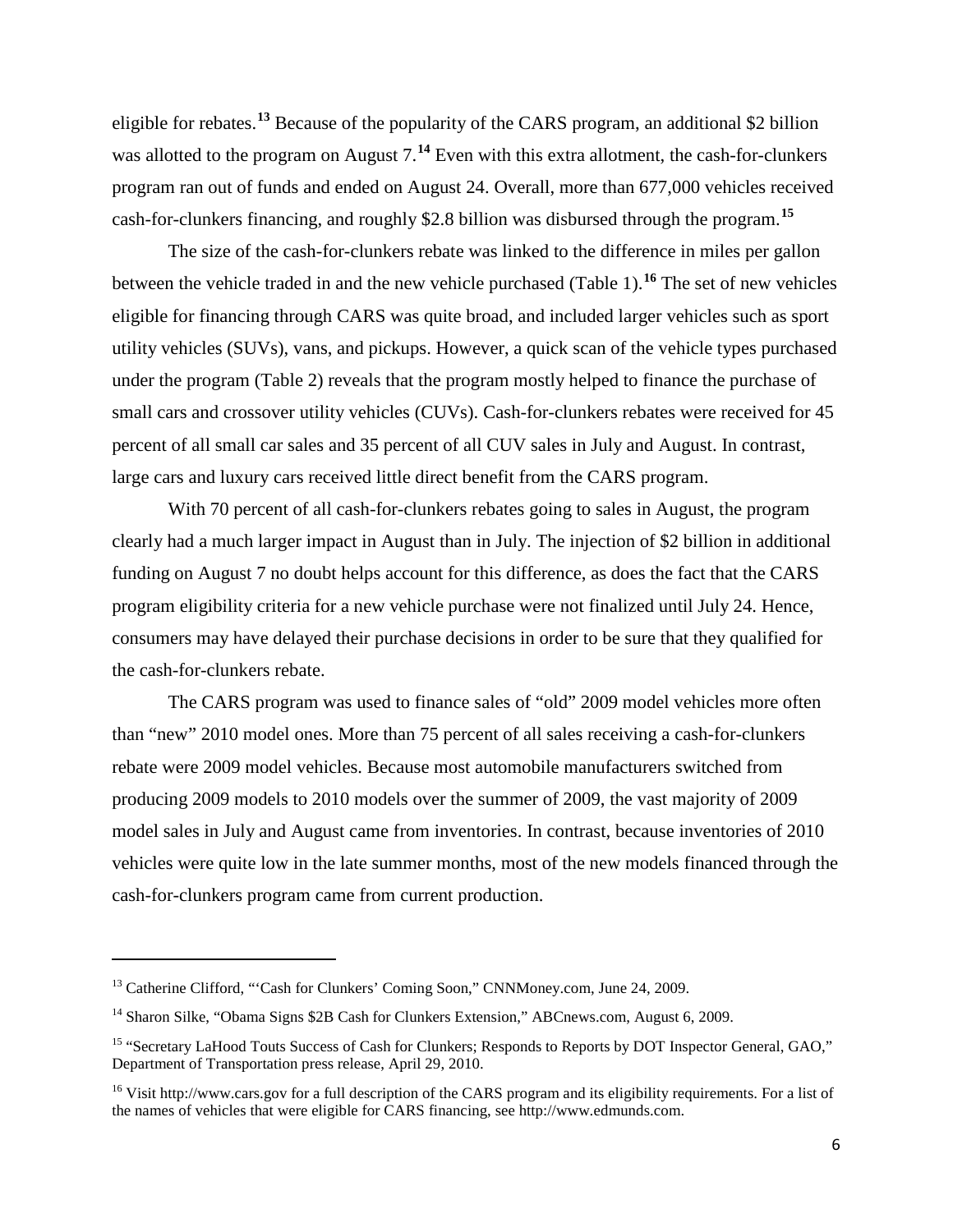# **III. Impact of the CARS Program: Production, Inventory, and Sales Data**

As a first step in analyzing the effects of the CARS program, we look at aggregate data on sales, production, and inventories for the U.S. automobile market in the period from January 2007 through February 2010. We then break out the data into vehicles that were eligible for financing under the CARS program and vehicles that were not. Eligible models accounted for roughly 75 percent of sales before the start of the program.**[17](#page-8-0)** More details about the data construction are available in the appendix.

The U.S. recession that began in December 2007 hit automobile sales particularly hard. Sales declined sharply from the beginning of 2008 and bottomed out in the first half of 2009 (Figure 1). **[18](#page-8-1)** During the lows reached in early 2009, both Chrysler and General Motors declared bankruptcy.**[19](#page-8-2)** The launch of the CARS program reversed this downturn for a time, producing a temporary burst in sales in July and August of 2009 (Figure 1, shaded area).

The decline in automobile sales during the recession led to a large buildup in inventories from mid-2008 through early 2009. Economists often measure inventory holdings by looking at the ratio of inventory to sales, or "months' supply." This statistic captures how many months of sales—*at the current rate of sales*—could be sold out of the current stock of inventories. Figure 2 shows that at their height in the last quarter of 2008, automobile inventories were equivalent to 3.8 months of sales. However, months' supply declined substantially thereafter, essentially returning to its normal level of about 2.5 months by June 2009. Given the low level of sales, the drop in months' supply had to reflect a particularly large decline in inventories. Indeed, inventories fell from a pre-recession peak of about 3.3 million vehicles to less than 2 million. With the implementation of the CARS program, inventories plunged further, and months' supply fell below one and a half months, its lowest level in our data for the 1994-2010 period.

ı

<span id="page-8-0"></span><sup>&</sup>lt;sup>17</sup> We caution that eligibility had a quantitative as well as a qualitative component: Because the program required a discrete improvement in fuel efficiency, some models would be eligible for only a small fraction of buyers.

<span id="page-8-1"></span><sup>&</sup>lt;sup>18</sup> Unless indicated otherwise, all data have been seasonally adjusted using month dummy variables in a log-linear regression. The Bureau of Economic Analysis only provides seasonally adjusted data for aggregates, but our analysis requires data on eligible and ineligible models.

<span id="page-8-2"></span> $19$  We do not explicitly take into account any impact from the bankruptcies of Chrysler and General Motors, because these took place before the launch of the CARS program.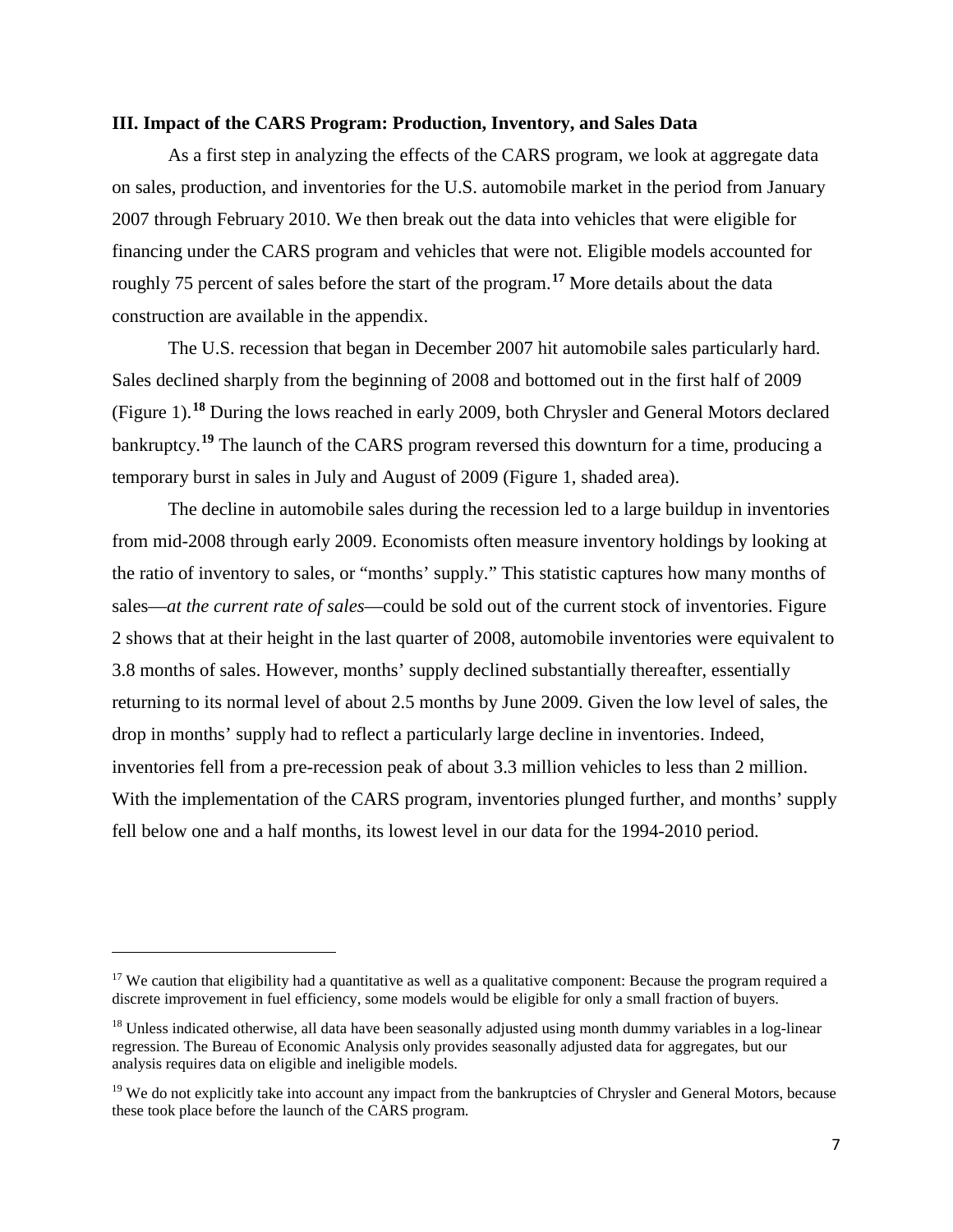The large decline in inventories during the CARS program indicates that production, together with net imports,**[20](#page-9-0)** remained far below sales. Production did increase at the beginning of the program, however (Figure 3). The seasonally adjusted data show a production upswing in July 2009; moreover, actual, or unadjusted, output did not experience the usual 40 percent July decline (evident in 2007 and 2008) associated with the model changeover period but instead rose 1 percent. Production then remained close to July's level through February 2010, suggesting that automakers expected the demand for automobiles to remain firmer than in the first half of 2009.

A breakout of the inventory data into vehicles that were eligible for CARS financing and vehicles that were not reveals that the August drop in the months' supply of vehicles took place entirely in the "eligible" category (Figure 4). This measure fell because sales of eligible vehicles increased while inventories of these same vehicles decreased. Recall that 2009 model vehicles made up fully three-fourths of CARS-financed sales. Since production of these "old" model vehicles ended in the summer of 2009, the data suggest that inventory reductions rather than additional production accounted for a substantial portion of the increased sales in July and August of 2009.

More direct evidence of the production and sales patterns for eligible and ineligible vehicles can be found in Figure 5. Sales of both types of vehicles dip in June 2009—in part, most likely, because of consumers' awareness of the impending program (Figure 5, top panel). Subsequently, sales of eligible vehicles spike in July and August 2009, when the CARS program was in effect. A trough in sales of eligible models follows this sharp rise, suggesting that a large number of sales were shifted from September to August, as would be expected. Production, however, shows little evidence of a spike during the period of the program, especially if one looks at the production of eligible relative to ineligible vehicles. Still, production of both types of vehicles did increase modestly at the onset of CARS, and remained at a higher level thereafter. But the similarity in the pattern of production for both eligible and ineligible vehicles, together with the permanence of the response, suggests that the increases were not primarily due to the CARS program, but instead owed much to the general firming of automobile sales that was taking place as the recession was ending.

ı

<span id="page-9-0"></span> $^{20}$  See the appendix for a discussion of the importance of controlling for net imports when analyzing the CARS program's effects on production.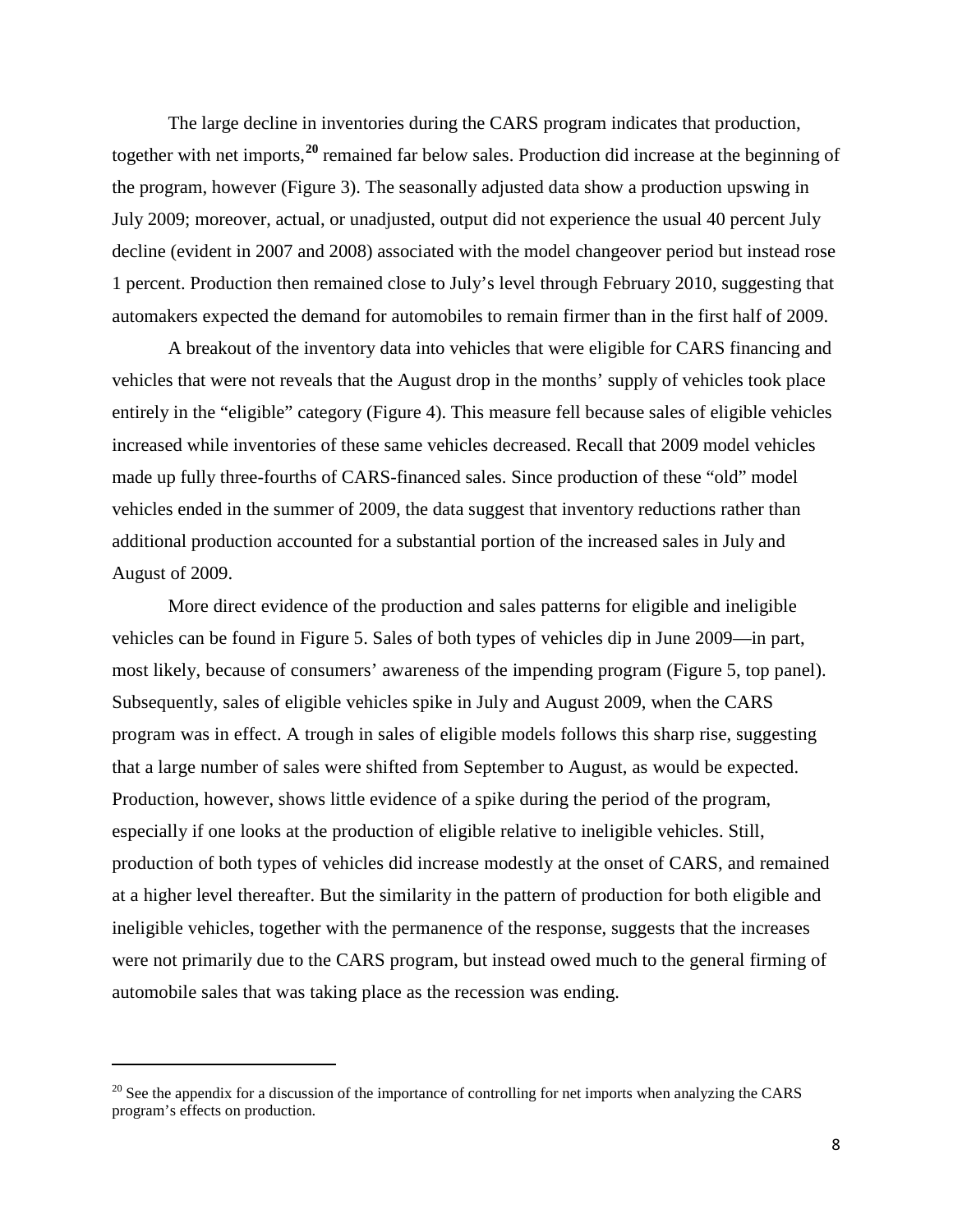While the analysis thus far cannot put precise numbers on the production impact of the CARS program, it is clear that inventory reductions contributed substantially to accommodating the spike in sales. The next section quantifies these contributions in order to gauge the net impact of the program on U.S. motor vehicle production and, ultimately, on GDP.

#### **IV. An Empirical Model of Production and Inventory Behavior**

In this section, we undertake the more challenging task of quantifying the impact of CARS by estimating what would have happened if the program had not been in place. We start with a forecasting model based on automobile sales and production data from January 1994 through June 2009 as well as on contemporaneous indicators of economic conditions during and after the CARS program. From this, we obtain an estimate of what sales would have been from July 2009 to February 2010 in the absence of the program.

We then examine alternative assumptions about inventory behavior to obtain estimates of what production would have been. The difference between actual automobile sales and production and these counterfactuals provides estimates of the net impact of the program. Overall, the stronger the sales and production measures in our counterfactuals, the smaller the impact of the program will appear to be.

The first counterfactual scenario (Scenario 1) relies solely on the results of a *vector error correction* (VEC) model. We use a VEC model to reflect the long-term relationship between inventory levels and production. Our model has two endogenous variables (all variables are in logarithms): U.S. sales of vehicles eligible for CARS at date  $t$  ( $s_t^e$ ); and U.S. inventories of eligible vehicles  $(i_t^e)$ . We also include non-motor-vehicle industrial production  $(z_t)$  and sales of ineligible vehicles  $(s_t^m)$  as exogenous variables, current and lagged. Both of these represent variables that are intended to help with the difficult question of what would have happened to the endogenous variables in the absence of the CARS program. The industrial production variable is designed to reflect broader economic developments that could affect the automobile industry, such as an economic recovery or downturn. The data on sales of ineligible vehicles represent a type of control group that can serve as a proxy for what sales would have been in the absence of the program.

Specifically, we estimate the following model of eligible sales and inventories: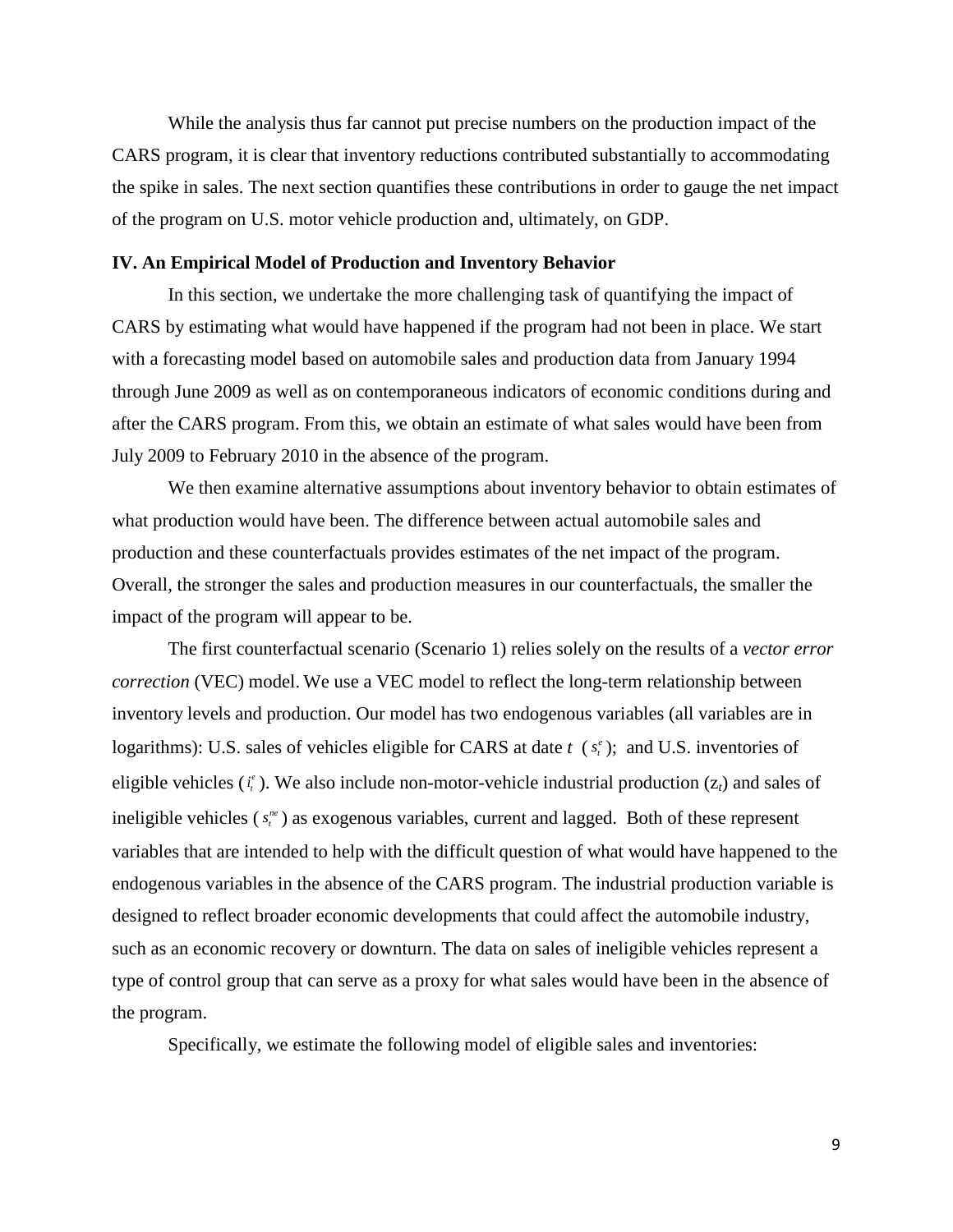$$
\Delta s_t^e = \sum_{j=1}^6 \Big( \alpha_{ssj} \Delta s_{t-j}^e + \alpha_{sij} \Delta i_{t-j}^e + \alpha_{sxj} \Delta z_{t-j+1} + \alpha_{snj} \Delta s_{t-j+1}^{ne} \Big) + \gamma_s \Big( i_{t-1}^e - \beta s_{t-1}^e \Big) + \varepsilon_{st}
$$
  

$$
\Delta i_t^e = \sum_{j=1}^6 \Big( \alpha_{isj} \Delta s_{t-j}^e + \alpha_{iij} \Delta i_{t-j}^e + \alpha_{ixj} \Delta z_{t-j+1} + \alpha_{inj} \Delta s_{t-j+1}^{ne} \Big) + \gamma_i \Big( i_{t-1}^e - \beta s_{t-1}^e \Big) + \varepsilon_{it}
$$

The error correction term (ECT),  $i_{t-1}^e - \beta s_{t-1}^e$ , reflects the "target" months' supply, and we would expect  $\beta$  to be very close to one. The coefficients  $\gamma_s$  and  $\gamma_i$  indicate the response of the dependent variable to movements in the ECT. We would expect  $\gamma_s$  to be positive for two nonexclusive reasons: higher overall inventories mean fewer stockouts of individual models; and excess inventories above target could lead dealers to cut prices or find other ways to reduce excess inventory. The coefficient  $\gamma_i$  on the ECT of the equation for inventories should of course be negative.

A crucial assumption is that both industrial production ex-autos and sales of ineligible vehicles were not materially affected by the CARS program. There are certainly hypothetical reasons to doubt this assumption. Regarding sales of non-eligible vehicles, on the one hand, the availability of a rebate might have led many consumers to buy an eligible vehicle when they otherwise would have chosen an ineligible vehicle—a "substitution effect" that could have lowered sales of ineligible vehicles. On the other hand, working in the other direction is the possibility of individuals who did not qualify for the subsidies (because, for example, they lacked an eligible trade-in vehicle) opting to buy ineligible vehicles instead. In principle, either effect could dominate. We assume that the net effect is small relative to other influences on demand for these vehicles.

As for the industrial production series, although the series excludes production from the motor vehicle industry, there may have been spillover effects on related industries. Even the most sanguine accounts of the impact of the CARS program, such as the report of the Department of Transportation, suggests these effects were tiny and short-lived relative to the scale of the U.S. economy, and thus would not have accounted for virtually any of the nearly seven percent increase (at an annual rate) in this index in the second half of 2009.

These predictions are borne out; Table 3 provides estimates of these coefficients. The coefficient  $\beta$  is not significantly different from one, while the others have the expected signs. While the estimates are qualitatively sensible, however, the model coefficients imply an implausibly slow adjustment of inventories. Figure 6 shows the impulse response functions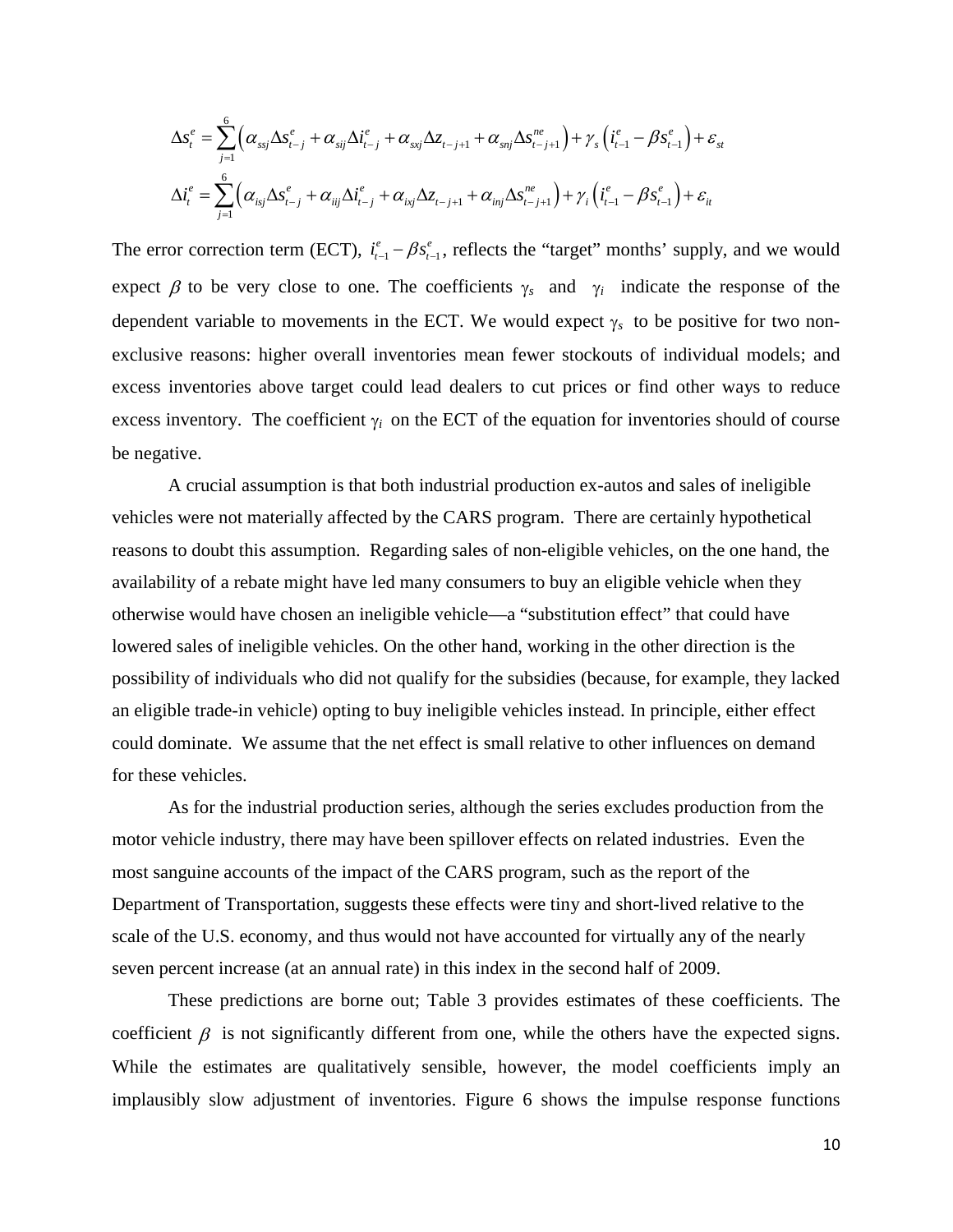implied by the parameter estimates of the model. Note that it takes approximately one year for inventories to respond fully to a shock to sales. Also somewhat surprising is the negligible (and initially slightly negative) impact of an inventory shock on sales, despite the positive and significant sign of γ*s* .

A possible reason for the slow response is that the model is estimated over the relatively tranquil January 1994–June 2009 period, which included only one significant downturn at the end of the sample. The experience of the second half of 2009, as well as other episodes involving large change in sales, suggests that inventories can and do adjust more rapidly to some shocks. We will return to this idea later in the discussion of the counterfactuals.

The results of this first counterfactual exercise are plotted in Figure 7 as "Scenario 1." The difference between this scenario and the actual path of sales (top panel) suggests that the CARS program essentially shifted sales that would have taken place from September through December 2009 to the months of July and August. Thus, by January 2010 cumulative sales since June were no higher, according to this counterfactual exercise, than they would have been without the CARS program.**[21](#page-12-0)**

As foreshadowed by the impulse response function results, the production response in this first counterfactual is quite sluggish (Figure 7, middle panel), implying that inventories would have fallen and remained below two months' supply for at least six months in the absence of the CARS program (Figure 7, bottom panel). This representation of the behavior of inventories is, however, implausible: In the data going back to 1994, months' supply has never been below two for more than two consecutive months. The weak production response also implies an implausibly large and prolonged impact of the CARS program on production, as discussed below. Since actual production rebounded to its December level,**[22](#page-12-1)** the cumulative impact of CARS on production implied by this counterfactual was still strongly positive long after the impact on sales had dissipated.

ı

<span id="page-12-0"></span> $21$  This conclusion is somewhat affected by seasonal adjustment. The Bureau of Economic Analysis' adjustments of the data smooth the series more than our method does. We estimate that if the adjusted data had been available for eligible and ineligible vehicles, we would have found that the cumulative impact extended into February 2010 rather than December 2009. The fourth-quarter impact would still have been negative, however.

<span id="page-12-1"></span><sup>&</sup>lt;sup>22</sup> Of course, as we suggested earlier, the rebound in production may owe more to the general strengthening of the economy than to the CARS program.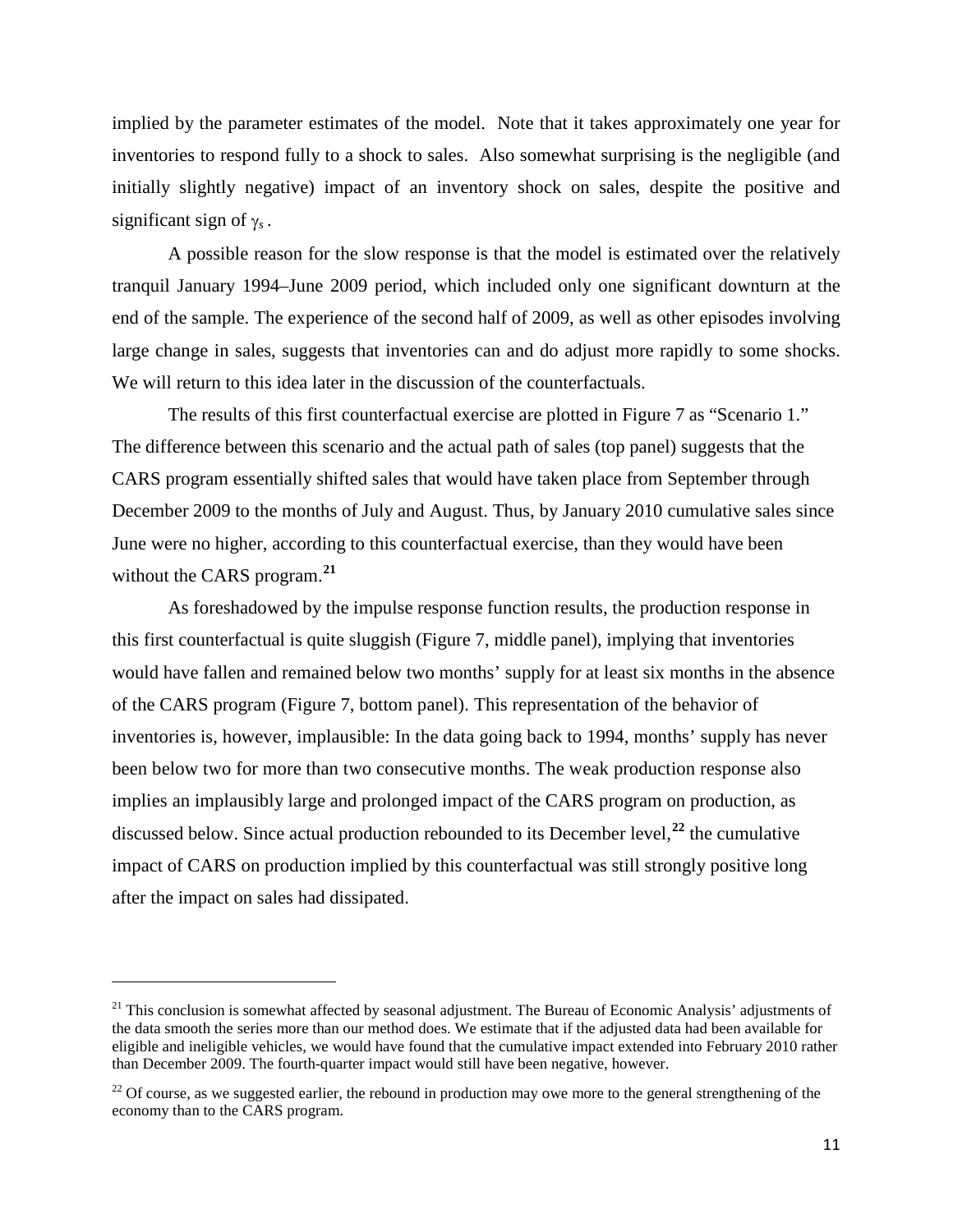The fact that months' supply actually remained close to normal from October 2009 onward suggests that the industry viewed the higher level of sales in the second half of the year as likely to persist, and accordingly ramped up production and built up inventory levels.**[23](#page-13-0)** This rapid return of months' supply to normal levels occurred in other recent episodes involving temporary incentive programs, and it calls into question the model's prediction that, in the absence of the program, production would have adjusted only slowly to an increase in sales.

But why would the VEC estimates fail to accurately depict the production response? Our argument is that while the VEC model may be reasonable for some purposes, such as generating conditional sales forecasts, it may be too simple to capture inventory behavior, especially in the unusual circumstances of the unprecedented downturn of 2008-2009. In addition, going back to Feldstein and Auerbach (1976) there has long been a suspicion that simple dynamic adjustment models are misspecified in a way that results in implausibly slow inventory adjustment.

In the case of the VEC, the linearity and symmetry of the error correction term may be at issue. Many inventory models have different properties when inventories are far away from their long-run steady state, and may respond differently when that gap is positive versus negative. For example, if inventory-sales ratios are extremely high, the non-negativity constraint on production can bind. The marginal cost of being away from the target ratio may be nonlinear. As evidence, we added threshold indicator variables to the VEC specification, one for when the inventorysales ratio exceeds 3.0, and one for when it falls below 2.0. When we estimate the VEC model over the full sample with these variables added as exogenous explanatory variables, we find that the "above 3'' dummy variable is not significant, but the ``below 2'' one is highly significant with coefficients of 0.066 in the inventory equation and −0.078 in the sales equation. This means that when the ratio falls below two, it gets a "kick'' to the tune of an extra 15 percent relative to the simple VEC estimate.

In light of this apparent weakness in our first counterfactual based entirely on the VEC estimates, we propose two alternative scenarios, premised on the view that manufacturers' would not have allowed inventory-sales ratios to remain persistently below two as depicted in Figure 7, Scenario 1. The idea is that manufacturers' recognized the increase in sales in late 2009 (after the CARS program ended) as a genuine, albeit incomplete, recovery and produced so as to

ı

<span id="page-13-0"></span> $^{23}$  In the five months from October 2009 through February 2010, sales averaged more than 900,000 units, compared with approximately 800,000 in the first five months of 2009.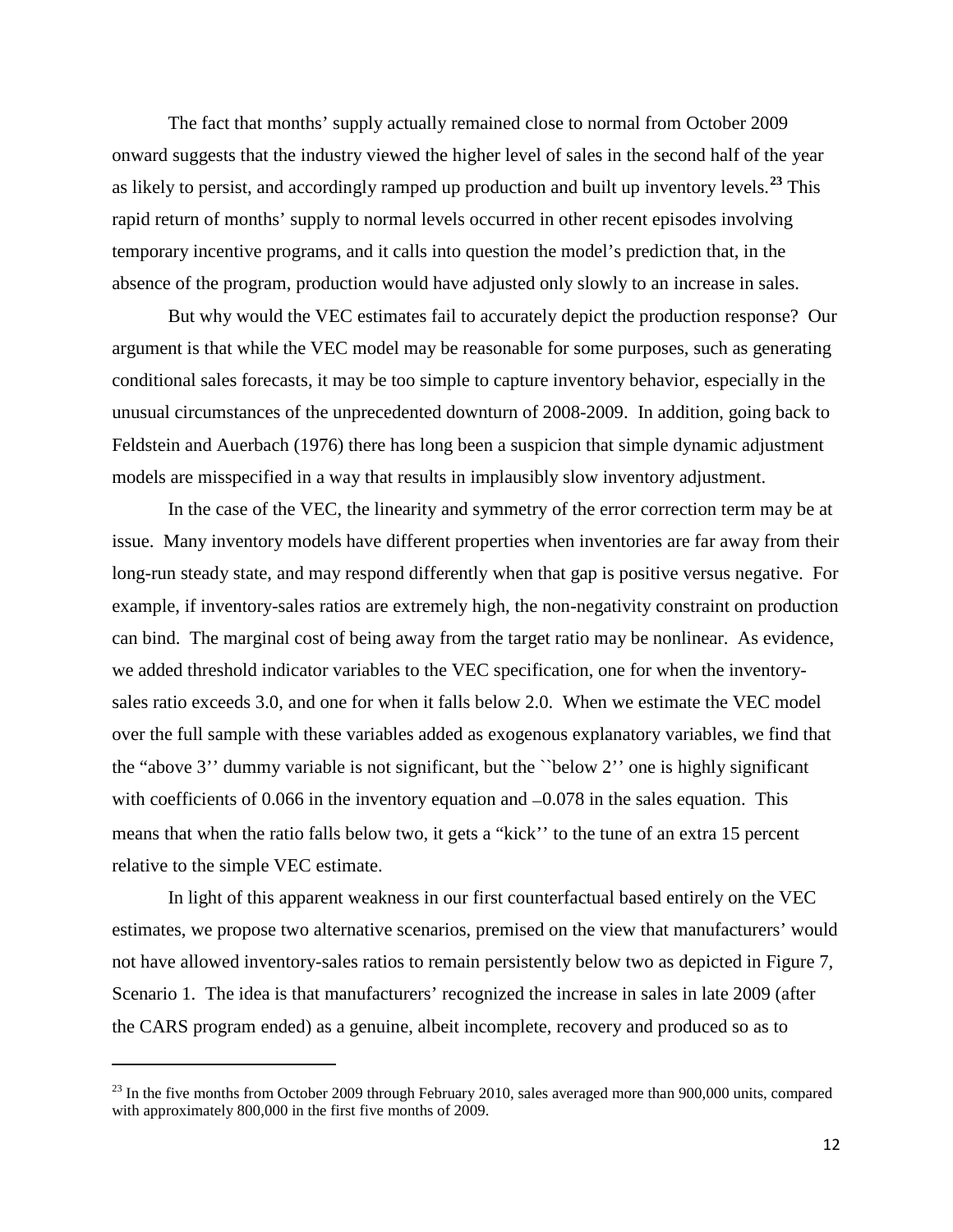maintain inventory/sales ratios at relatively normal levels (as they actually did even with the CARS program except for August 2009). The fact that the industry was able to keep months' supply close to normal in the wake of the large jump in sales due to the CARS program, it likely would have done so with the more gradual sales increase depicted in Figure 7.

In our baseline specification, Scenario 2, we assume that the inventory-sales ratio is at the VEC estimate for July and August, and then tracks the data thereafter. This allows the ratio to fall as low as 2.29 We also consider a more extreme scenario, labeled Scenario 3, in which producers let the inventory-sales track the VEC estimate through September, but then gradually adjust inventories to get the ratio back to "normal" (the level in the actual data) by November.

Scenario 3 is more optimistic because its prediction of the impact of cash-for-clunkers on production will be greater than the predictions from the baseline specification, Scenario 2. The optimistic forecast should be treated with some skepticism because it allows seasonally adjusted months' supply vehicles to fall as low as 2.0. This only happened twice in our 15-year sample prior to 2009: in October-November 2001 and in July 2005. Both of these occurred at the time of specific unusual promotions: Zero percent financing introduced in the aftermath of the September  $11<sup>th</sup>$  attacks in 2001, and the "employee discount for everyone" promotions by GM and Ford in June 2005. While these were not policy interventions like the CARS program, and presumably their intent was to clear out inventory (in the 2005 case, specifically inventory of the outgoing model year), the point is that the low inventory-sales ratios were highly transitory. In both cases months' supply was back in the normal range the next month. Consequently, we consider the optimistic scenario only to highlight the robustness of the baseline scenario's predictions.

Each scenario's inventory-sales ratio assumption implies a path for production plus net imports (that is, U.S. sales plus the change in inventories). Given that net imports appear to have been unaffected by the program, we infer a path for production based on an estimated historical relationship between production and net imports. $24$ 

The production paths implied by Scenario 2 and 3 (see Figure 7), show a much stronger surge in assemblies in comparison to Scenario 1. As we detail below, these stronger surges are also more transitory. Indeed, both Scenarios 2 and 3 suggest that the CARS program's impact on production was mostly confined to 2009.

l

<span id="page-14-0"></span> $24$  See the appendix for details.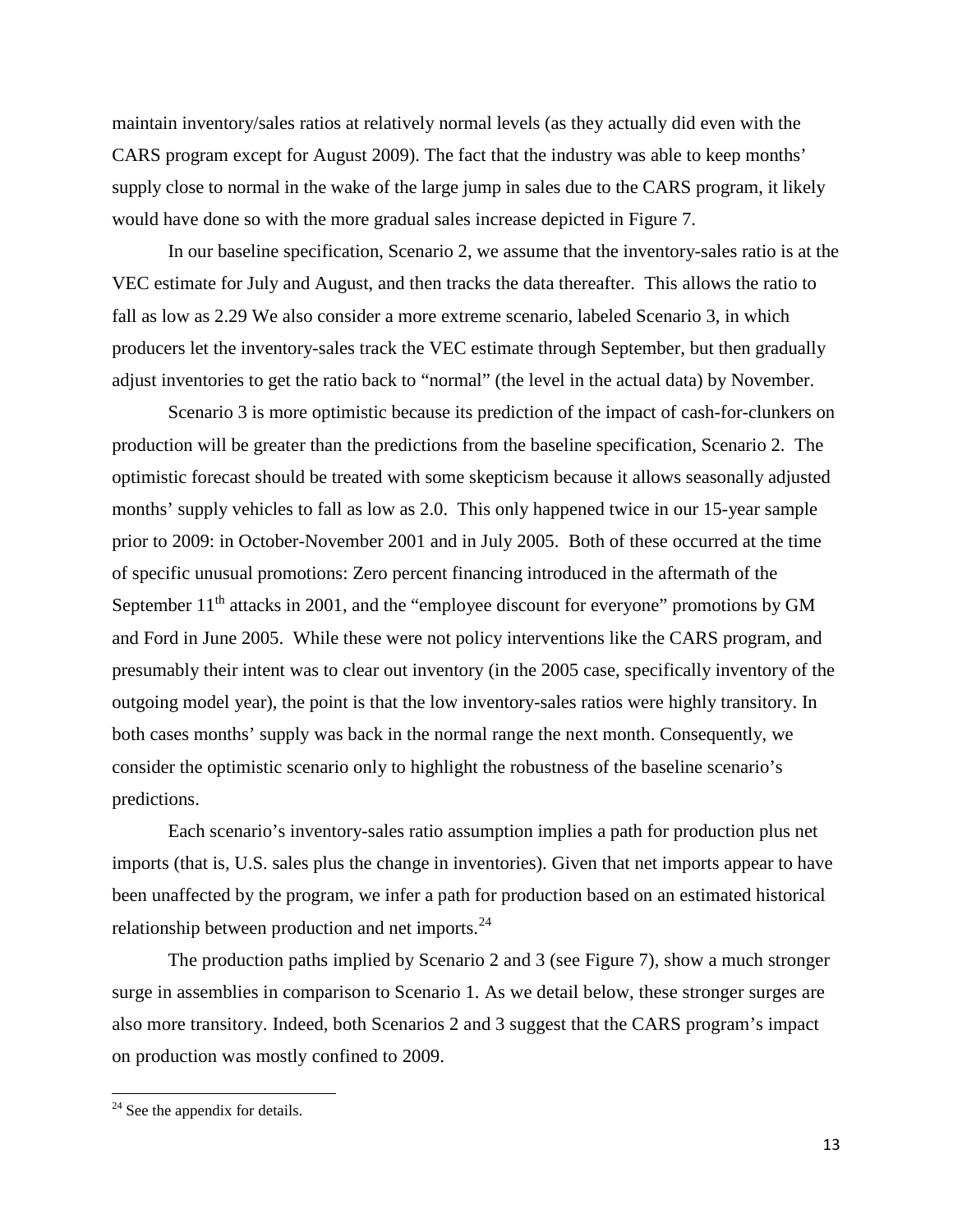For all the scenarios, we assess the cumulative net impact of the program on sales and production (Figure 8). More specifically, we compute the difference between actual sales (production) and the sales (production) predicted by the counterfactual for each month. We then take the cumulative sum of these differences to gauge the sales (production) impact of the cash-for-clunkers program over time.<sup>[25](#page-15-0)</sup> The cumulative sales impact peaks at about  $450,000$  cars at the end of August, and is still at 320,000 cars through September. Hence our counterfactual suggests that in the third quarter of 2009 the cash-for-clunkers programs generated 320,000 sales that would not have occurred in the absence of the program. By November, however, the cumulative impact of the program had fallen by over 50 percent to 142,000, and by January 2010 it was essentially zero, meaning that all of the additional sales in July and August of 2009 were shifted forward from the subsequent four months.

Compared to Li et al. (2010), our prediction of the impact on sales in July and August of 2009 is larger and shorter-lived. They argue that cumulative sales impact of cash-for-clunkers peaked in August at 380,000 cars, a level roughly 15 percent below our analysis. Further, their results suggest that 240,000 unit sales were pulled forward from 2010, while we estimate that almost all of the sales impact in the third quarter of 2009 was a result of sales shifting from the fourth to third quarter. **[26](#page-15-1)** Our results imply that, on net, the CARS program generated little cumulative additional consumer spending on automobiles in 2009 but instead shifted roughly \$6.6 billion in nominal spending from the fourth to the third quarter of 2009.**[27](#page-15-2)** The unit sales forecast in Li et al. implies a shift of roughly \$7.5 billion from the fourth quarter of 2009 and the first quarter to 2010, to the third quarter of 2009.

The shift in sales stemming from the CARS program directly affects GDP. National income accounting recognizes dealership services as part of production and so assigns value-

ı

<span id="page-15-1"></span> $^{26}$  Li et al. (2010) use Canadian sales as an indicator of what would have happened without a cash-for-clunkers program. The difficulty with this approach is that Canada's macroeconomic conditions in 2009 were very different from those in the United States. The Canadian downturn was much milder, so one would expect a milder rebound. Li et al. have some controls for these conditions, but we would argue that given the extreme and almost unprecedented nature of the U.S. downturn and the policy responses it elicited, it is preferable to use data from the U.S. market. Hence, we use U.S. sales of ineligible vehicles as our benchmark counterfactual. Mian and Sufi (2010), using a cross-sectional approach, also find that sales were merely pulled forward into the program period, so that the cumulative impact of the program had evaporated by early 2010.

<span id="page-15-0"></span><sup>&</sup>lt;sup>25</sup> Recall that both counterfactuals use the same sales forecast, but have differing production and inventory forecasts.

<span id="page-15-2"></span><sup>&</sup>lt;sup>27</sup> We calculate this nominal expenditure figure by multiplying our estimates of vehicle sales due to the CARS program in July, August, and September of 2009 by the appropriate average expenditure-per-vehicle figures reported by the Bureau of Economic Analysis.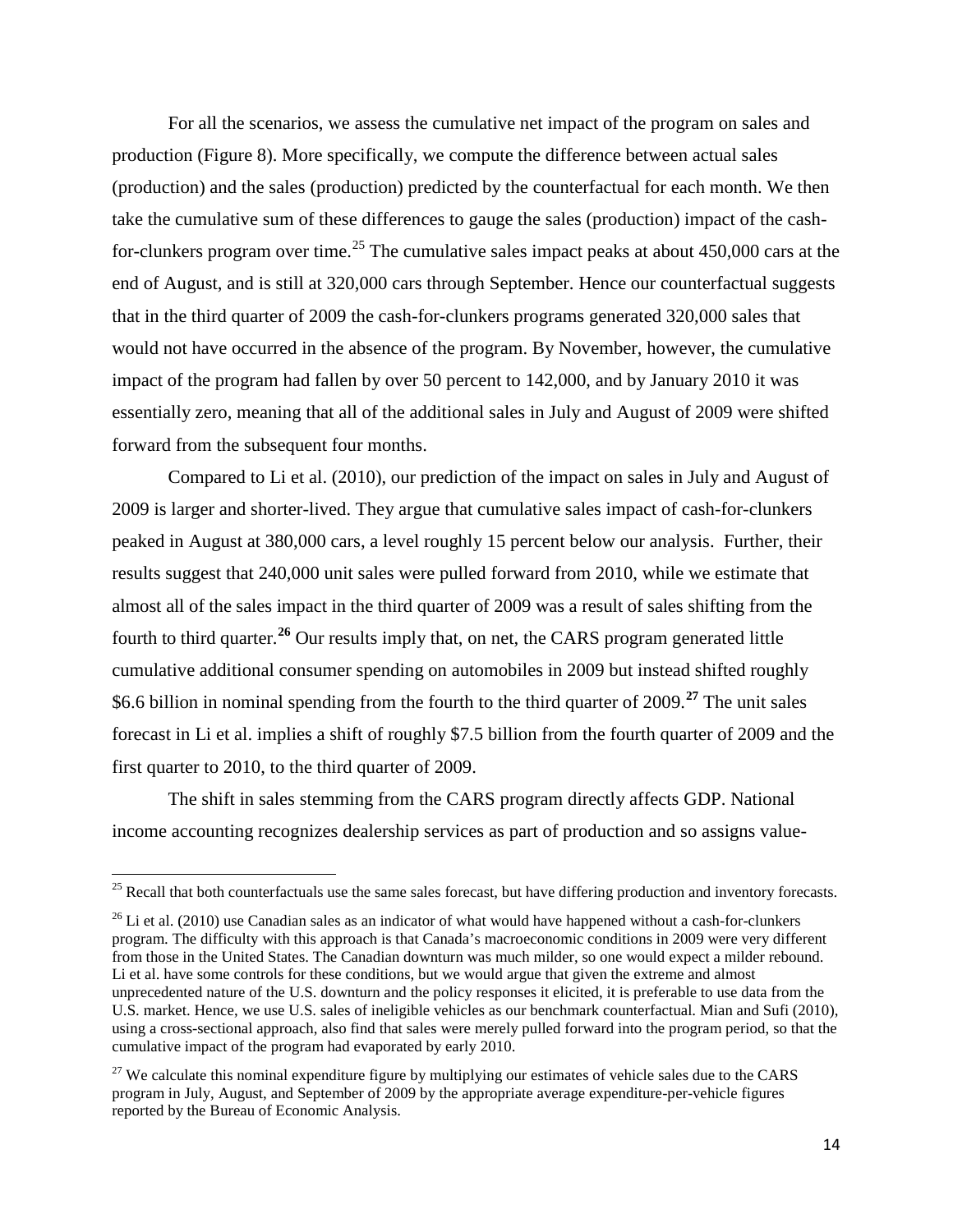added to the movement of vehicles from inventory to sales. We estimate this value-added from dealerships to be 4 percent of nominal expenditures (dealerships typically apply a 4 percent markup to the sale of new vehicles).**[28](#page-16-0)** Consequently, the shift in sales implies a \$265 million shift in GDP—equal to less than 1/100 of 1 percent of GDP—from the fourth to the third quarter of 2009.

Table 4 gives the net production impact by quarter for the three alternative scenarios. As explained above, the net impact on production implied by the first counterfactual, Scenario 1, is implausibly large and prolonged relative to the sales impact. By contrast, the production impact implied by the more credible Scenarios 2 and 3 peak earlier (in the 200,000 to 300,000 range), and most of the impact is dissipated by December (see Figure 8). Both Scenarios 2 and 3 predict that cash-for-clunkers nudged up GDP by \$2 billion in the second half of 2009, by drawing roughly 100,000 units of production forward from the first quarter of 2010. This movement in output is negligible, and has little impact whatsoever on the level of growth rate of GDP.

Looking at the third and fourth quarters of 2009, our baseline specification reinforces the result that cash-for-clunkers did little to impact output. In Scenario 2, cash-for-clunkers impacts third quarter production by less than 100,000 units, an increase of less than \$2 billion to GDP. As shown in Figure 8, the cumulative production impact peaks in August before rapidly falling in September. In this baseline prediction, higher sales are mostly offset by inventory reductions and the only production response to cash-for-clunkers is a rearrangement of assemblies within the third quarter (and so has no impact on quarterly GDP). Even taking into account the \$265 million direct effect of sales on GDP, in this baseline specification we find at most a negligible impact of cash-for-clunkers on third quarter GDP.

To gauge how much of an impact our model could generate in the third quarter of 2009, we consider our optimistic prediction. Under Scenario 3, the cumulative production impact in the third quarter is 287,000 units, more than three times as much as our baseline prediction. This translates into a large \$6.5 billion bump in third quarter GDP, enough of an increase to inch up the growth rate in the third quarter by 0.2 percentage points. This effect on GDP is short-lived,

 $\overline{\phantom{0}}$ 

<span id="page-16-0"></span><sup>&</sup>lt;sup>28</sup> Using the same data as the Bureau of Economic Analysis, we find that the average markup for each model year from 2003 to 2007 is 4 percent. Because we do not have more recent data, we assume that the markups for the 2009 and 2010 models are similar to those in recent history.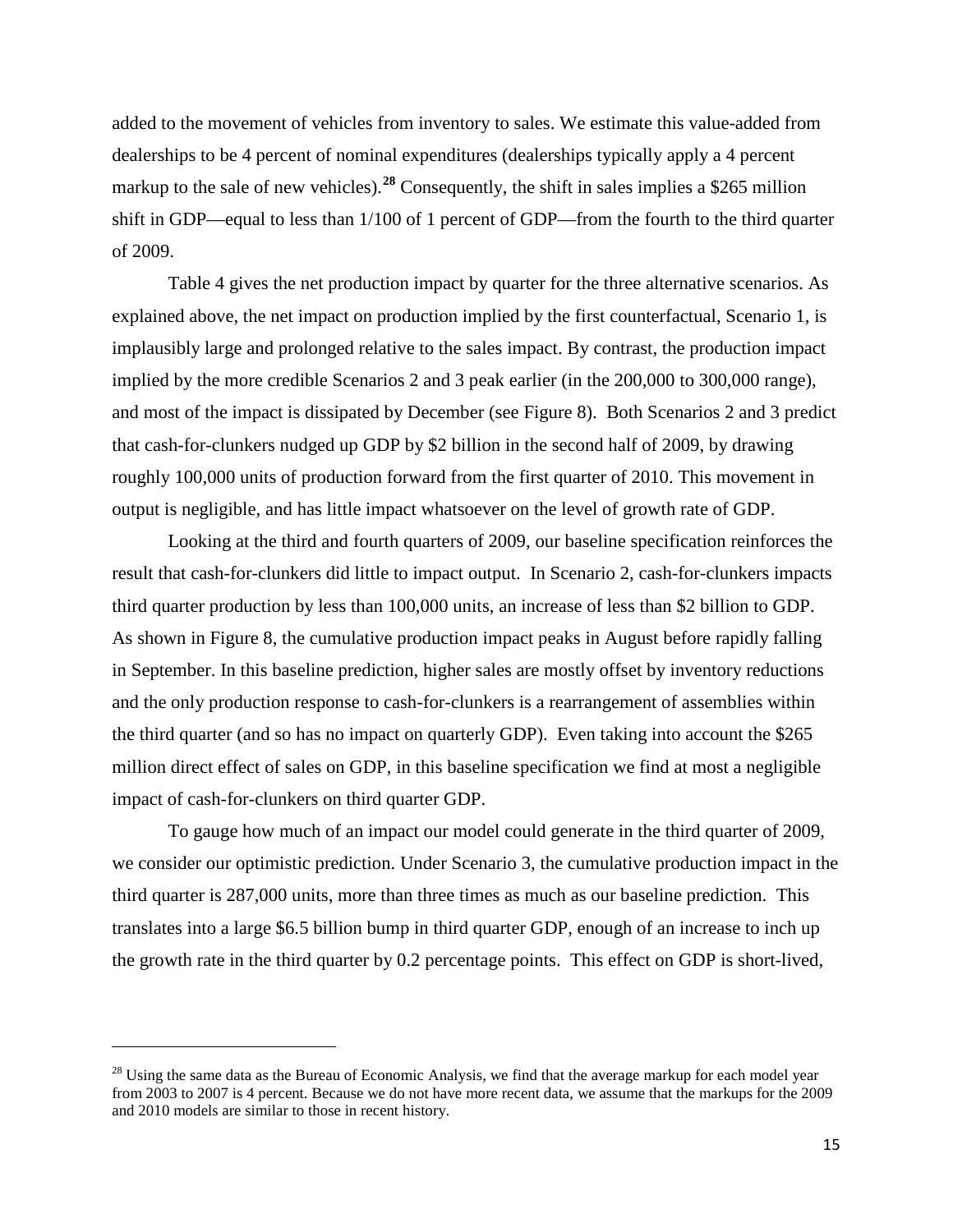however, with most of the increase unwound in the fourth quarter, creating a commiserate drag on the growth rate of fourth quarter GDP.

One important component of the automobile market that we have neglected so far is the secondary market for automobiles. The interaction between new and used markets could potentially affect our results. In particular, because the cash-for-clunkers program stipulated that the "clunkers" used to earn financing were to be scrapped, the reduction in the stock of used cars could have spurred demand for eligible and ineligible cars from September 2009 onward. However, such an outcome seems unlikely for two reasons. First, households own more than 250 million cars, and so the scrapping of fewer than 700,000 cars (0.3 percent of the total automobile stock) is a tiny adjustment to the stock of cars.**[29](#page-17-0)** Furthermore, we expect the interaction between new car sales and "clunkers" to be minimal, given that the average age of the vehicle traded in under the cash-for-clunkers program was sixteen years.**[30](#page-17-1)**

Finally, we should address the sharp differences between our findings on the effects of the CARS program and those presented by the Department of Transportation (DOT) in an official report to Congress.**[31](#page-17-2)** The relevant sections of the Department's report are based partly on the results of a survey of consumers who participated in the cash-for-clunkers program, and partly on a previous analysis by the Council of Economic Advisers (CEA).**[32](#page-17-3)** The report finds that the program "resulted in a \$3.8 billion to \$6.8 billion increase in GDP, contributing significantly to GDP growth in the third quarter, and created or saved over 60,000 jobs."

Space does not permit a thorough explanation of the differences in our findings, but a key factor is that our analysis has the advantage of hindsight. **[33](#page-17-4)** Both the DOT and CEA reports were issued in the immediate aftermath of the program, and hence relied on assumptions about

http://www.whitehouse.gov/assets/documents/CEA\_Cash\_for\_Clunkers\_Report\_FINAL.pdf.

l

<span id="page-17-0"></span><sup>&</sup>lt;sup>29</sup> R. L. Polk & Company, "R.L. Polk & Co. Reports Vehicle Age in U.S. on the Rise," press release, February 15, 2008.

<span id="page-17-1"></span> $30$  In support of this view, Schiraldi (2010) estimates the cross-price elasticity between a new and a ten-year-old vehicle of the same type to be in the neighborhood of 0.01. Hence, a 1 percent rise in the price of a new car causes sales of ten-year-old cars to rise by 0.01 percent, a negligible amount.

<span id="page-17-2"></span><sup>&</sup>lt;sup>31</sup> This report is available at http://www.cars.gov/files/official-information/CARS-Report-to-Congress.pdf.

<span id="page-17-3"></span><sup>&</sup>lt;sup>32</sup> Council of Economic Advisers, "Economic Analysis of the Car Allowance Rebate System ("Cash for Clunkers"), September 10, 2009, available at

<span id="page-17-4"></span><sup>&</sup>lt;sup>33</sup> Surveys also have inherent limitations, especially when participation is voluntary and the number of respondents is low. The voluntary participation rate of the DOT survey was 27 percent; consequently, the survey is not necessarily representative of all program participants, nor can it reflect changes in buying decisions by nonparticipants.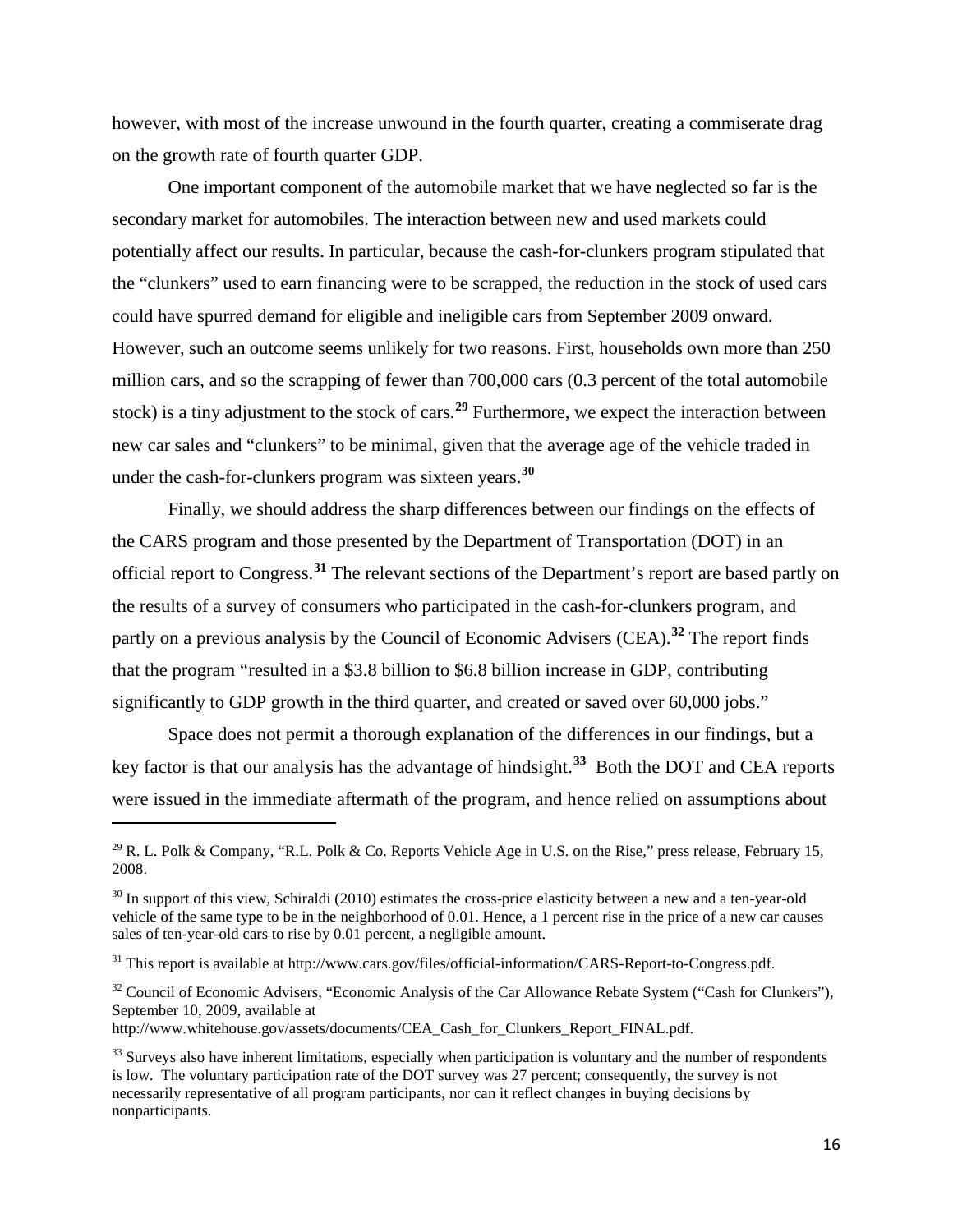the volume of new sales and production that would be stimulated by the program. By contrast, our analysis draws on actual information about production and sales that became available only subsequently. For example, in the case of the CEA report (released in early September 2009), the analysis *assumes* a boost in fourth-quarter production to replenish depleted inventories. Our findings, based on data through February 2010, indicate that the drop in sales following the expiration of the program enabled producers to maintain inventories at customary levels without expanding production.

Similarly, the DOT study's estimates of benefits from the program relied heavily on survey responses that indicated participants' *intentions* with regard to their automobiles. The survey found that, before applying to the program, only about a third of purchasers had intended to trade in, sell, or otherwise dispose of their old vehicles within a year. This finding was interpreted to mean that the program had successfully induced a large share of the participants to buy a new vehicle when they otherwise would not have done so. Sales data released subsequently, however, support our conclusion that the program simply expedited, by a few months, vehicle sales that would have taken place anyway.

This last comparison also suggests that the DOT survey's questions were not ideally framed to gauge the impact of the CARS program. Asking program participants when—in the absence of the program—they would have traded in or otherwise disposed of their old vehicles is not the same as asking when they would have purchased a new vehicle; in fact, individuals often buy a new car without trading in an old one. Thus, the design of the survey question itself may have contributed to some underreporting of individuals' plans to purchase a new vehicle.

### **V. Conclusion**

We have argued that the CARS program ultimately affected the timing, rather than the volume, of sales and production in the automobile industry in 2009. Specifically, the program shifted sales from September through December of 2009 to July and August, and production from the fourth quarter of 2009 and the first quarter of 2010, to the third quarter of 2009. While the program increased sales in the third quarter of 2009 by about 320,000 cars, the impact on production proved negligible on a quarterly basis, since the higher sales were offset by inventory reductions. Thus, we find that the CARS program had only a minimal direct effect on GDP, shifting roughly \$2 billion from the fourth quarter of 2009 and first quarter of 2010, to the third quarter of 2009.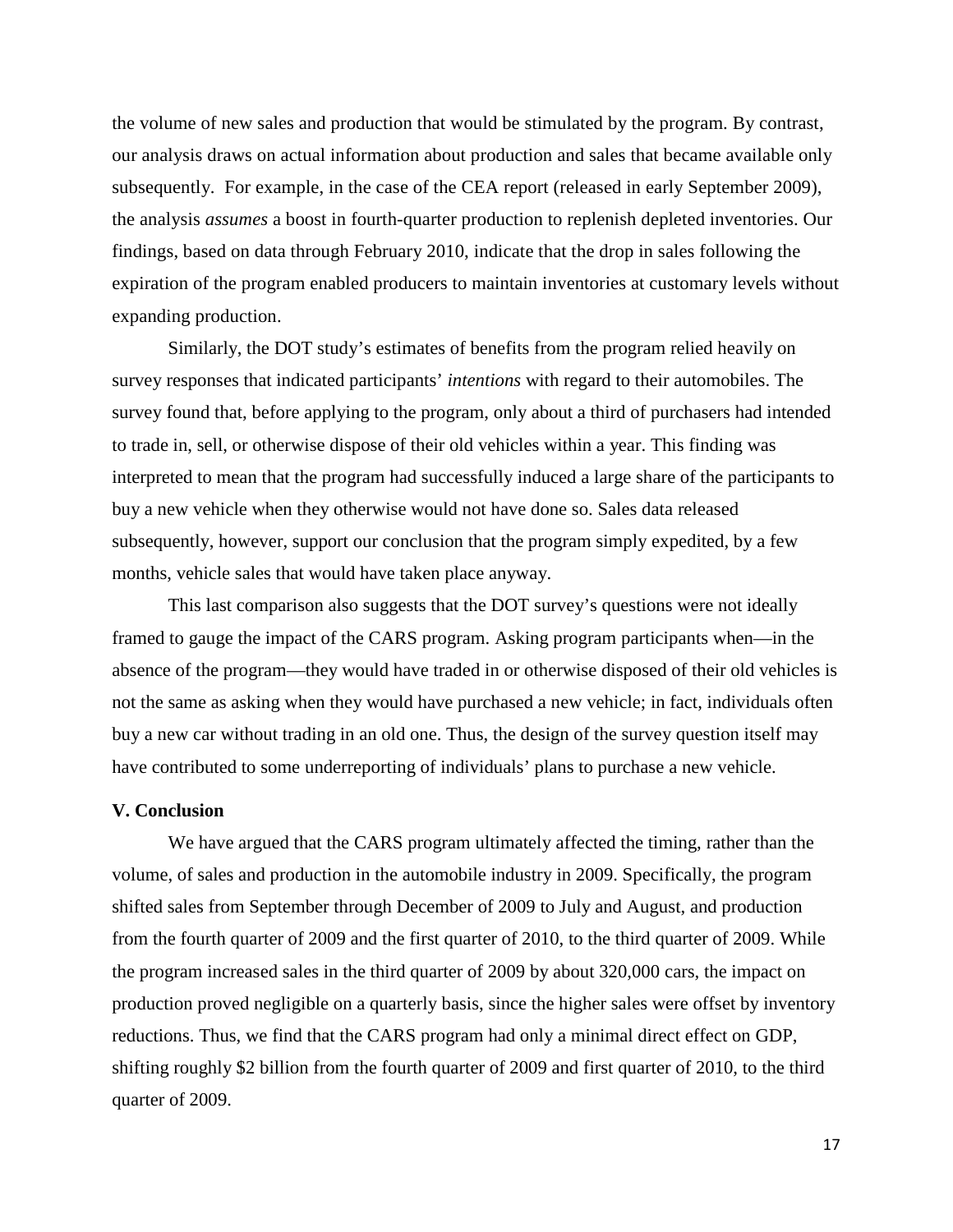With regard to sales, our findings are broadly consistent with those of other recent studies, although we argue for a shorter-lived impact. For example, as late as October 28, 2009, Edmunds.com estimated that the CARS program had boosted sales, on net, by 125,000 cars. Li et al. (2010) have argued that the net sales impact remained positive into 2010.

Neither of these studies, however, examined production and inventory behavior. The key finding in our study is that despite the program's positive impact on sales in the third quarter of 2009, automobile production showed a much smaller increase in the quarter as a whole, both because a large portion of the sales increase came out of inventories, and even the modest stepup in production in July and August was partly offset by retrenchment in and September. Further, in the fourth quarter of 2009 sales and production were below where they would have been absent the CARS program, so that by early 2010 the cumulative impact of the program was nil.**[34](#page-19-0)**

While the CARS program had ecological goals, its timing and limited duration suggest that its primary purpose was to stimulate economic activity. And by this measure, the program's impact appears to have been quite ephemeral. That said, the movement of sales from the fourth to the third quarter of 2009 might have had beneficial *indirect* effects—for example, by increasing revenues for automobile dealers who were struggling in the recession. In the absence of the program, some of these dealers might not have made it to the fourth quarter.

Another implication of our analysis is that inventories may be much less sluggish than many economic models—including the model used in our first counterfactual scenario suggest.**[35](#page-19-1)** Although the months' supply measure remained very elevated for about a year during the steep downturn of 2008, it had returned to its normal level by the time the CARS program was launched. Despite the large movements in sales in the second half of 2009, this measure deviated substantially from its normal level for only one month. The industry kept production and imports far below normal in the first half of 2009 to reduce inventories in line with lower sales, and then acted quickly to move production forward—both in response to the CARS

l

<span id="page-19-0"></span><sup>&</sup>lt;sup>34</sup> While the DOT report suggests that inventory reductions were a goal of the program, presumably that was only as a means to stimulating production and employment, on the assumption that sales were not completely borrowed from the immediate future.

<span id="page-19-1"></span> $35$  The classic study of Feldstein and Auerbach (1976) first documented the implausibly slow estimated speeds of inventory adjustment.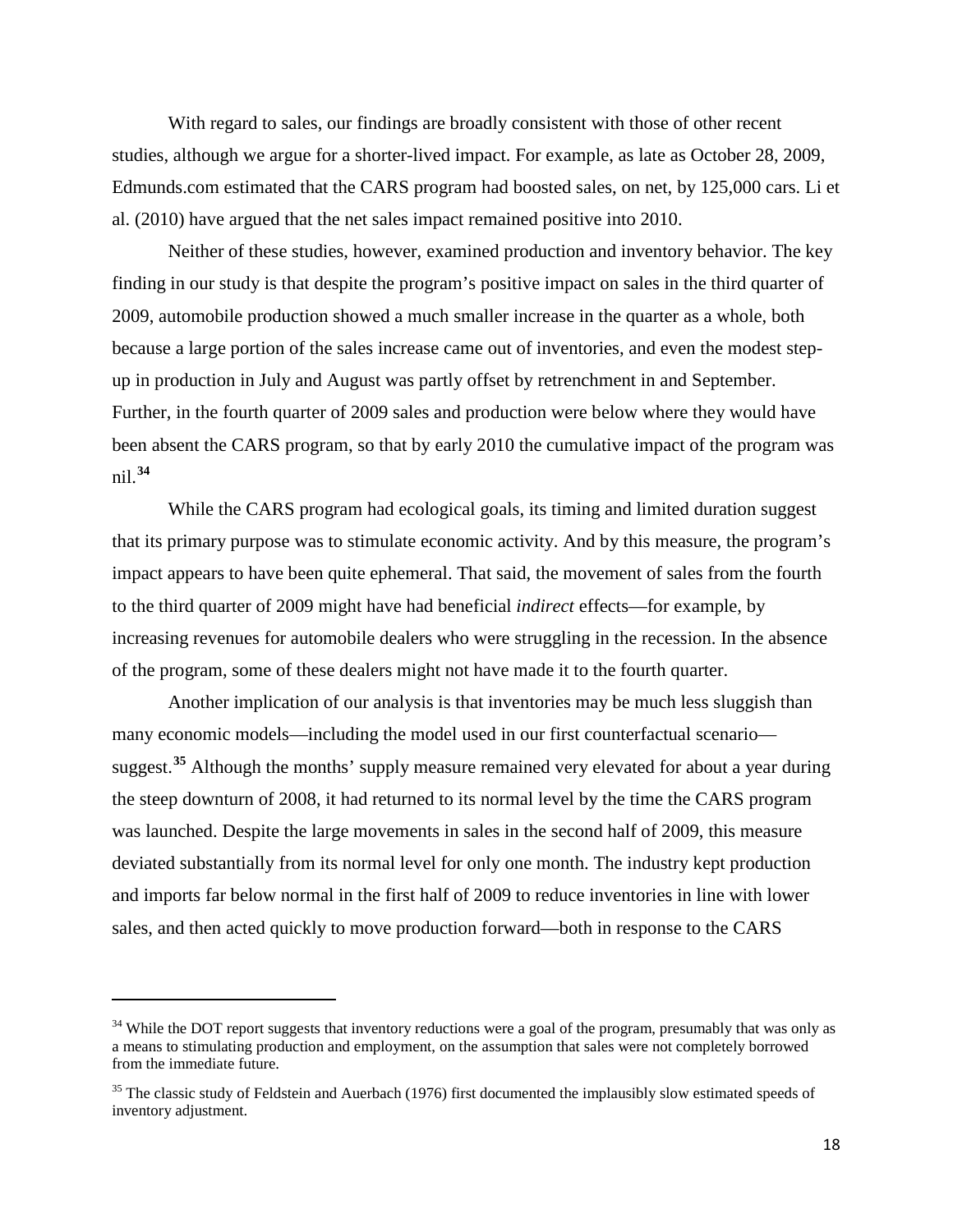program and to the sustained recovery in sales that followed—to ensure that inventories remained near target.

These findings suggest an additional caveat regarding many stimulus programs designed to give a temporary boost to spending (the recent First Time Homebuyer Credit is another example): Spending is not the same thing as output when inventories are involved; even if the desired increase in expenditures occurs, inventory reductions may undercut the broader impact on GDP.

### **References**

- Abrams, Burton A., and George R. Parsons. 2009. "Is CARS a Clunker?" *The Economists' Voice* 6, no. 8, article 4.
- Bils, Mark, and James Kahn. 2000. "What Inventory Behavior Tells Us about Business Cycles." *American Economic Review* 90, no. 3 (June): 458-81.
- Bresnahan, Timothy, and Valerie Ramey. 1994. "Output Fluctuations at the Plant Level." *Quarterly Journal of Economics* 109, no. 3 (August): 593-624.
- Copeland, Adam, and George Hall. 2011. "The Response of Prices, Sales, and Output to Temporary Changes in Demand." *Journal of Applied Econometrics* 26, no. 2 (March): 232-269.
- Erdem, Tulin, Susumu Imai, and Michael Keane. 2003. "Brand and Quantity Choice Dynamics under Price Uncertainty." *Quantitative Marketing and Economics* 1, no. 1 (March): 5-64.
- Feldstein, Martin, and Alan Auerbach. 1976. "Inventory Behavior in Durable-Goods Manufacturing:
	- The Target-Adjustment Model." *Brookings Papers on Economic Activity*, no. 2: 351-408.
- Gowrisankaran, Gautam, and Marc Rysman. 2010. "Dynamics of Demand for New Durable Goods." Unpublished paper, University of Arizona.
- Hendel, Igal, and Aviv Nevo. 2006. "Measuring the Implications of Sales and Consumer Inventory Behavior." *Econometrica* 74, no. 6 (November): 1637-73.
- Kahn, James. 1987. "Inventories and the Volatility of Production." *American Economic Review* 77, no. 4 (September): 667-79.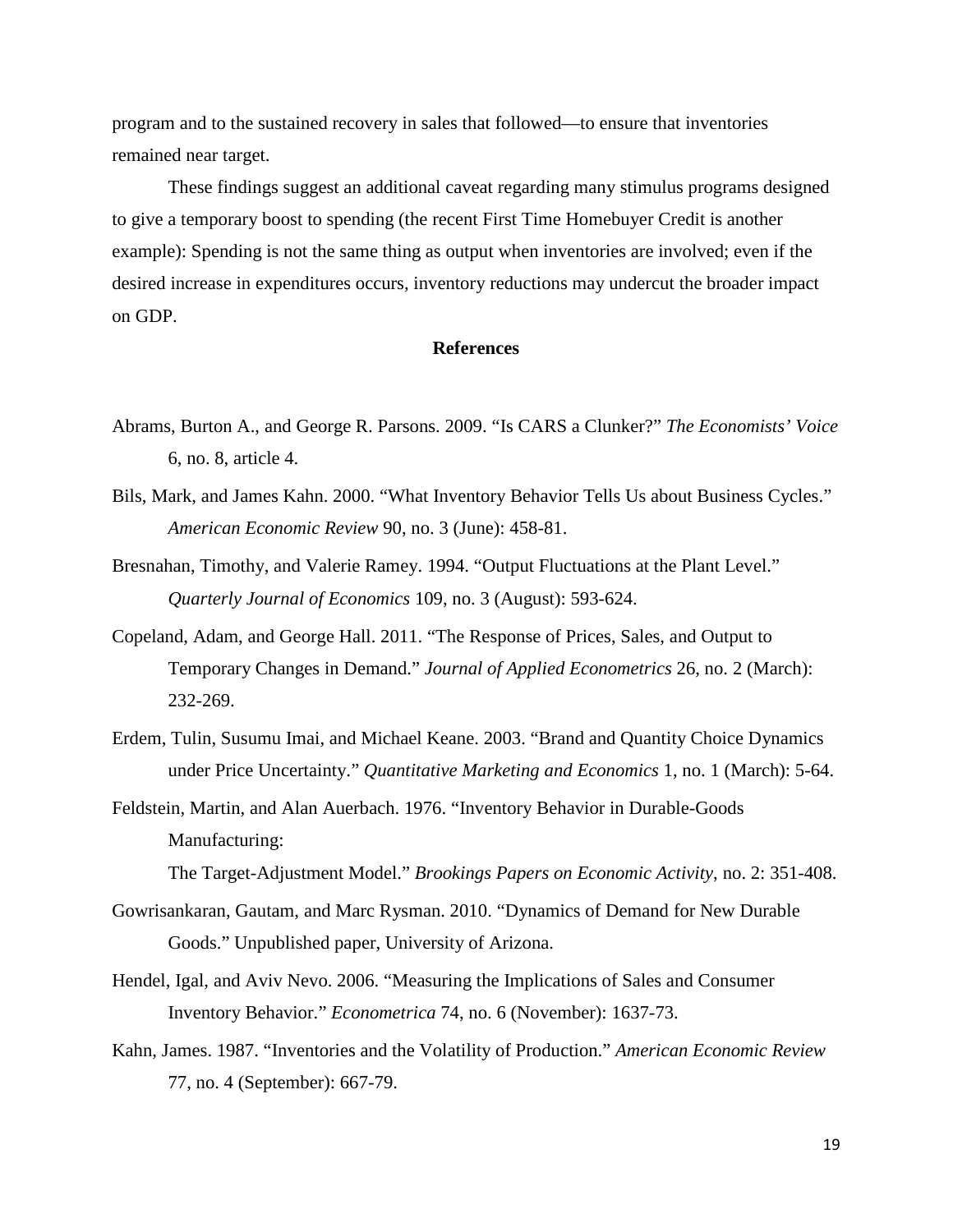- ———. 1992. "Why Is Production More Volatile than Sales? Theory and Evidence on the Stockout-Avoidance Motive for Inventory-Holding." *Quarterly Journal of Economics* 107, no. 2 (May): 481-510.
- Li, Shanjun, Joshua Linn, Elisheba Spiller, and Christopher Timmins. 2010. "Evaluating 'Cash for Clunkers': Program Effect on Vehicle Sales and Cost-Effectiveness." Unpublished paper, Resources for the Future.
- Mian, Atif, and Amir Sufi. 2010. "The Effects of Fiscal Stimulus: Evidence from the 2009 'Cash for Clunkers' Program." NBER Working Paper no. 16351, September.

Schiraldi, Pasquale. 2010. "Automobile Replacement: A Dynamic Structural Approach."

Unpublished paper, London School of Economics and Political Science.

# **Appendix: Data Sources and Details**

The raw data used in our study come from Ward's Communications, a leading source of news and statistics on the automobile industry. The data consist of monthly U.S. sales, production, and the stock of dealer inventories, by model, and are expressed in physical units—specifically, the number of automobiles.

The sale of an automobile in the United States must come out of inventories, new production, or net imports (the difference between U.S. sales of imported vehicles and foreign sales of domestically produced cars). During the CARS program, dealers may have imported large numbers of vehicles that were eligible for financing rather than drawing down inventories or starting up additional production. We can track what was happening to imports during this period by using the following accounting relationship:

$$
\dot{i}_t - \dot{i}_{t-1} + s_t = y_t + m_t - x_t
$$

where  $i_t$  is the stock of inventories in the U.S. at the end of month *t*,  $s_t$  is U.S. sales in month *t*,  $y_t$ is U.S. production,  $m_t$  is imports, and  $x_t$  is exports. This identity holds, of course, for subcategories such as CARS-eligible vehicles.

We examine the behavior of net imports during and around the CARS program and find, somewhat surprisingly, that there were no unusual movements, whether we use North American production or U.S. production (that is, calling U.S. sales of Canadian-produced cars "imports") as the basis. Thus, to the extent production did not increase when sales jumped in July and August, it was because sales were coming out of inventories, not because sales were coming out of imports. Moreover, because the sales increase was essentially borrowed from sales in September through January 2010, manufacturers did not have to increase production in those months in order to replenish inventory stocks; the lower sales accomplished that for them.

To infer U.S. production from the change in inventories plus sales in our counterfactuals, we estimated the following relationship between  $i_t - i_{t-1} + s_t$  and  $y_t$  over the period January 1994 to June 2009:

$$
\ln(y_t) = -0.724 + 1.039 \ln(i_t - i_{t-1} + s_t) - 0.001224t
$$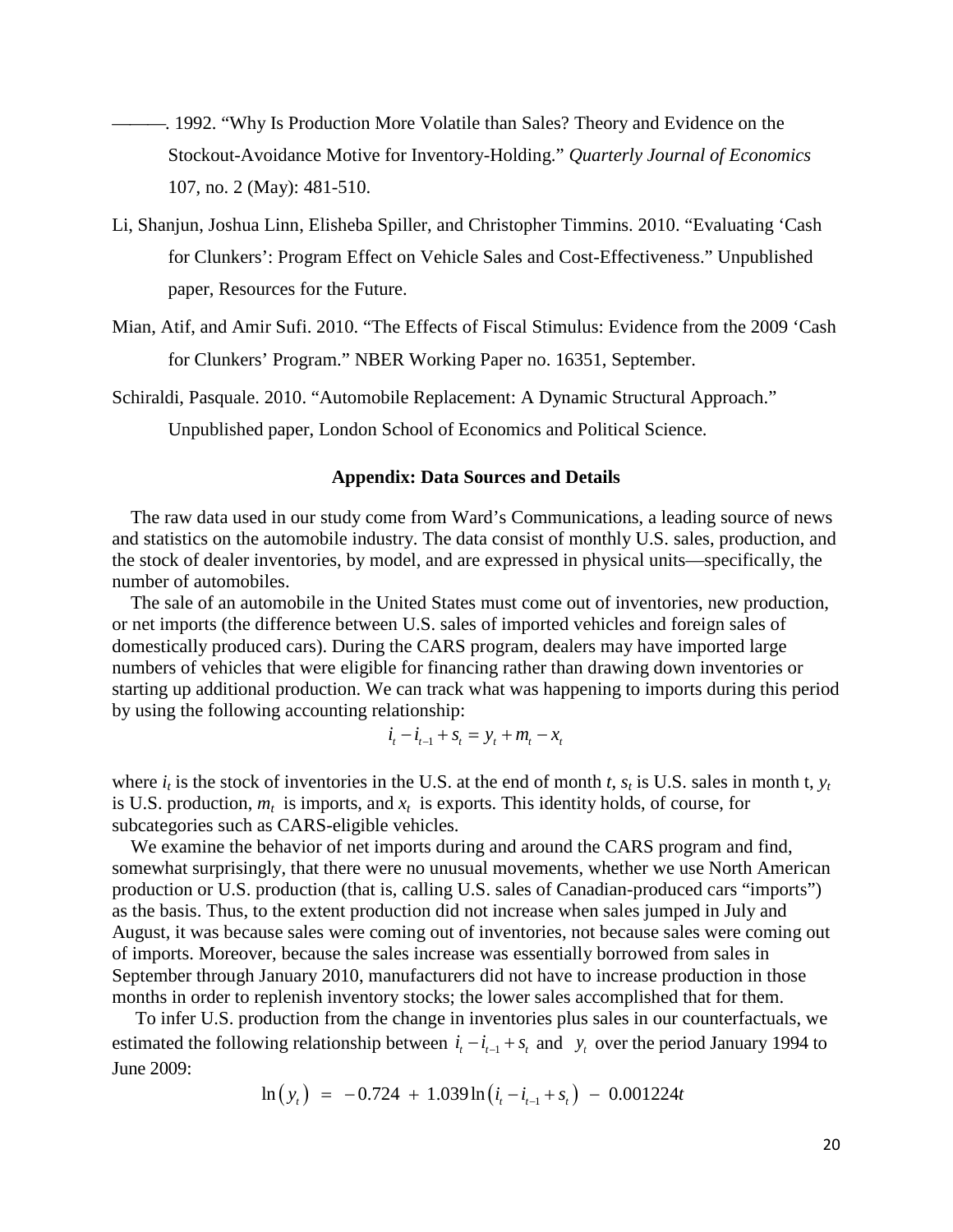This had an  $R^2$  of 0.936 and a Durbin-Watson statistic of 1.97.

One further data note: To supplement our analysis, we use data specific to the cash-for-clunkers program from the Department of Transportation, available at http://www.cars.gov. The Department provides a transaction-level database that reports details of the vehicles traded in under the cash-for-clunkers program as well as details of the vehicles purchased.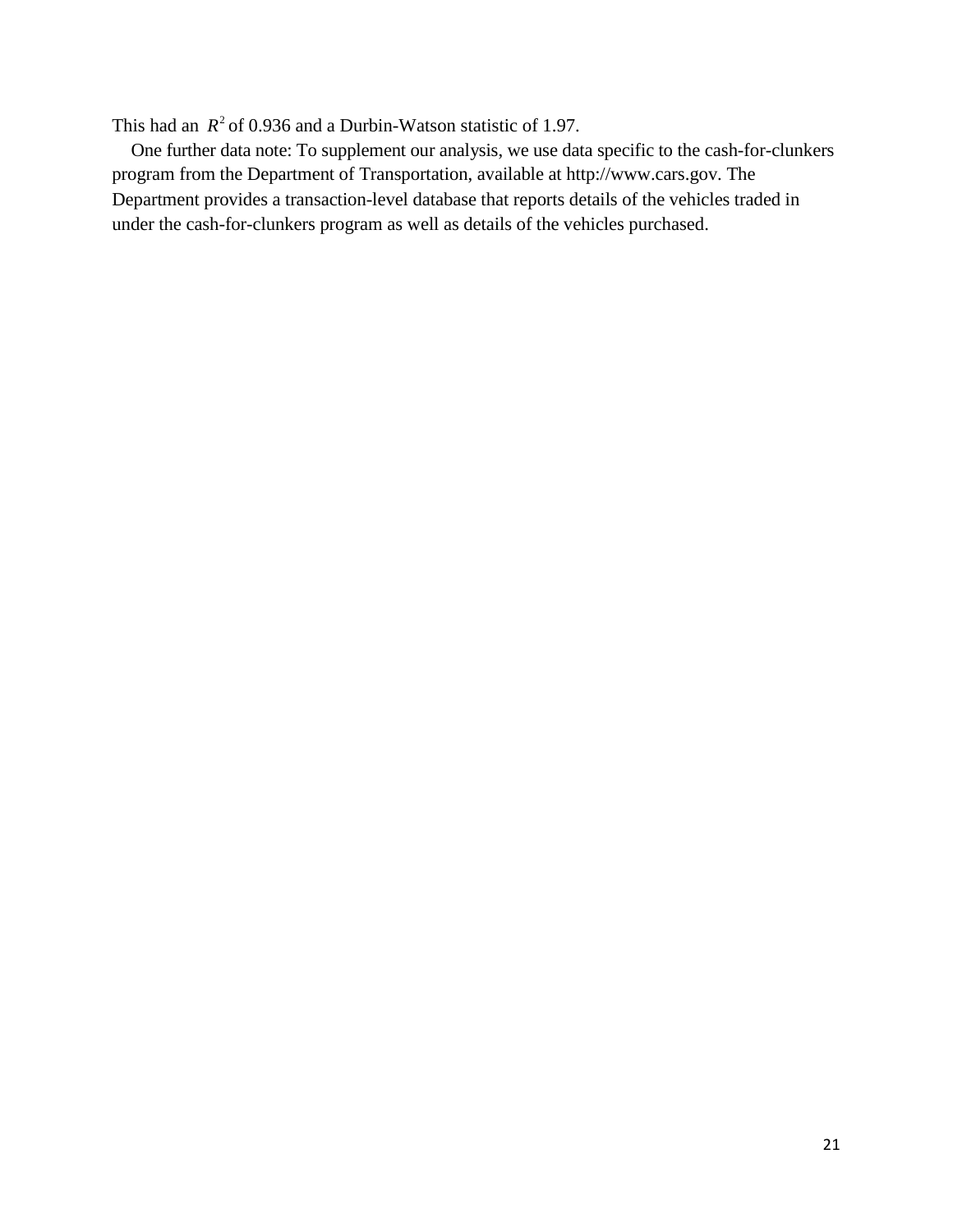| <b>Trade-in Vehicle</b>        | <b>New Vehicle</b>                   |                |                                           | Rebate  |
|--------------------------------|--------------------------------------|----------------|-------------------------------------------|---------|
|                                | type                                 | minimum<br>mpg | difference<br>between new<br>and trade-in | dollars |
| Automobile                     | Automobile                           | 22 mpg         | 4-9 mpg                                   | 3,500   |
|                                |                                      |                | $>= 10$ mpg                               | 4,500   |
|                                | Category 1<br><b>Truck</b>           | 18 mpg         | $2-4$ mpg                                 | 3,500   |
|                                |                                      |                | $>= 5mpg$                                 | 4,500   |
| Category 1 & 2<br><b>Truck</b> | Automobile                           | 22 mpg         | 4-9 mpg                                   | 3,500   |
|                                |                                      |                | $>= 10$ mpg                               | 4,500   |
|                                | Category 1<br>18 mpg<br><b>Truck</b> |                | $2-4$ mpg                                 | 3,500   |
|                                |                                      | $>= 5mpg$      | 4,500                                     |         |
| Category 2 Truck               | Category 2<br><b>Truck</b>           | 15 mpg         | 1 mpg                                     | 3,500   |
|                                |                                      |                | $>=2$ mpg                                 | 4,500   |
| Category 3 Truck               | Category 2<br><b>Truck</b>           | 15 mpg         | n.a.                                      | 3,500   |
|                                |                                      |                |                                           |         |
|                                | Category 3<br><b>Truck</b>           | n.a.           | n.a.                                      | 3,500   |
|                                |                                      |                |                                           |         |

Table 1: Overview of the Link Between Cash-for-Clunkers Rebates and MPG

Notes: Automobiles and Category 1 and 2 trucks being traded in must have mpg <= 18.

Category 1 Truck: SUVs with a Gross Vehicle Weight Rating (GVWR) of less than 8,500 pounds , Pickups with a GVWR† of less than 8,500 pounds and a wheelbase of 115 inches or less, and Passenger vans and cargo vans with a GVWR of less than 8,500 pounds and wheelbase of 124 inches or less.

Category 2 Truck: Pickups with a GVWR of 8,500 pounds or less and a wheelbase greater than 115 inches and Passenger vans and cargo vans with a GVWR of 8,500 pounds or less and a wheelbase greater than 124 inches

Cateogry 3 Truck: Very large vans, SUVs and pickup (cargo bed of 72 inches or more) trucks with GVWR 8,500-10,000 pounds.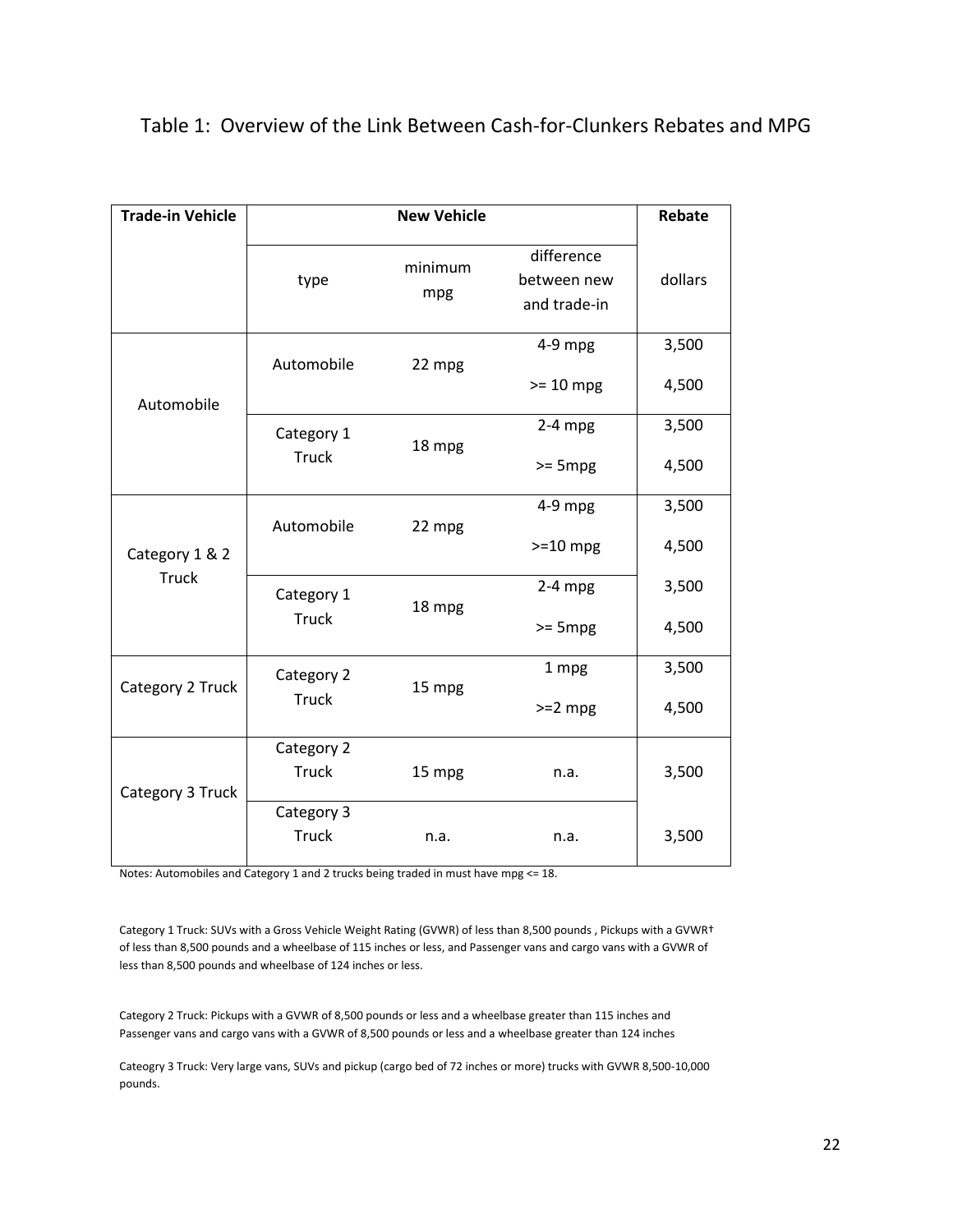|                    | <b>CFC Sales</b> |         |               | cfc sales /    | cfc sales / total |
|--------------------|------------------|---------|---------------|----------------|-------------------|
|                    | July             | August  | July + August | eligible sales | sales             |
|                    | (units)          | (units) | (units)       | (percent)      | (percent)         |
| <b>Small Cars</b>  | 75,508           | 171,920 | 247,428       | 45.1%          | 45.1%             |
| <b>Middle Cars</b> | 43,883           | 97,356  | 141,239       | 27.4%          | 27.0%             |
| <b>Large Cars</b>  | 292              | 840     | 1,132         | 4.5%           | 3.0%              |
| <b>Luxury Cars</b> | 1,291            | 4,708   | 5,999         | 8.1%           | 4.2%              |
| <b>CUV</b>         | 54,702           | 111,456 | 166,158       | 36.6%          | 35.1%             |
| <b>SUV</b>         | 5,913            | 17,742  | 23,655        | 19.8%          | 16.3%             |
| <b>Pickup</b>      | 22,330           | 49,133  | 71,463        | 25.1%          | 25.1%             |
| Van                | 4,826            | 11,483  | 16,309        | 19.2%          | 16.4%             |
| <b>Total</b>       | 208,745          | 464,638 | 673,383       | 32.0%          | 29.9%             |

# **Table 2: Cash-for-Clunkers Financed Sales by Vehicle Type**

Note: "cfc sales" stands for sales that received a cash-for-clunkers rebate, "eligible sales" stands for sales of cars eligible for a rebate. There were 677,081 cfc sales in the original data. After cleaning the data (e.g. dropping observations with "unlisted" model names) there were 673,383 cfc sales.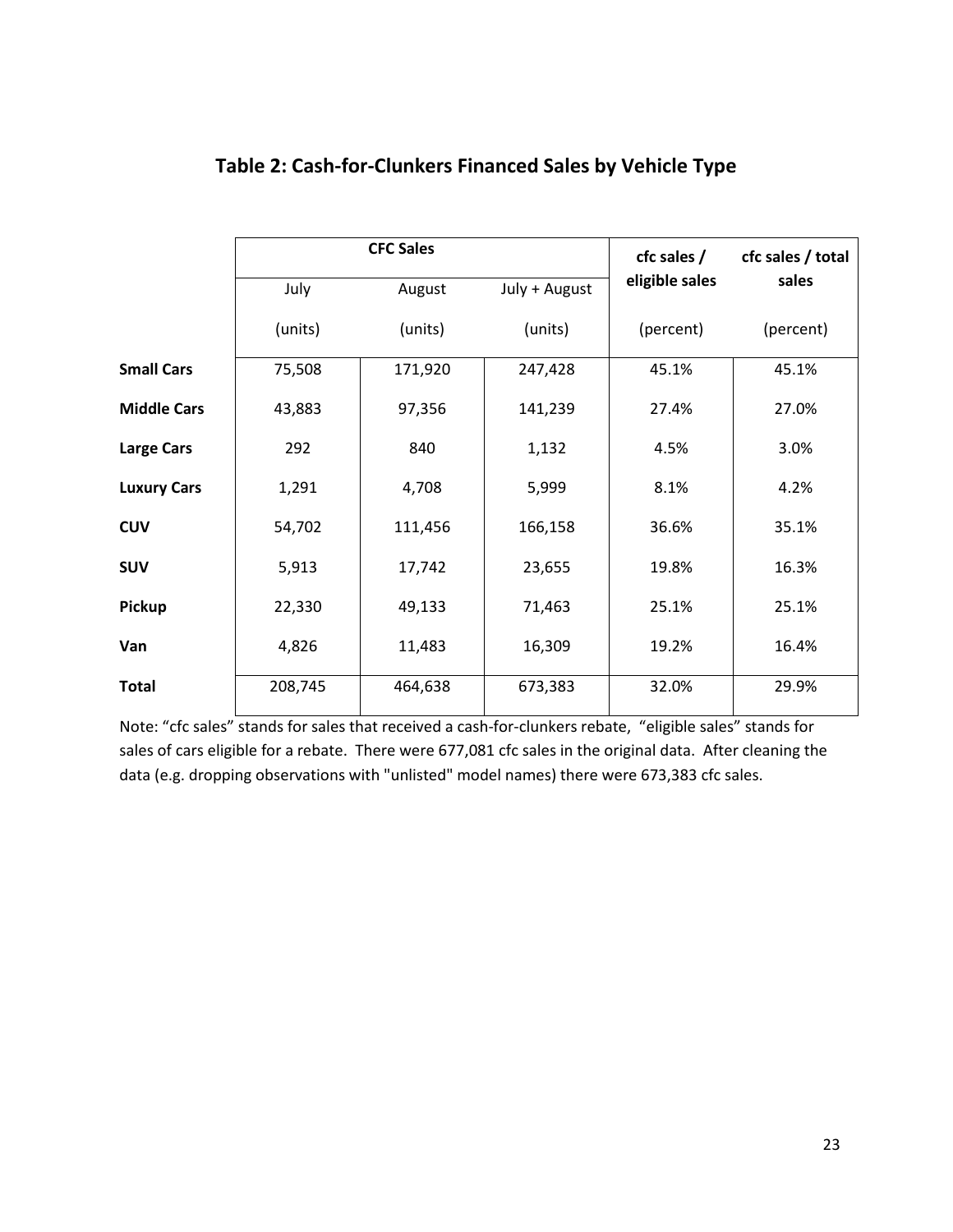Table 3: Parameter Estimates for Cointegrating Vectors

|         | $\gamma_{s}$ | $\gamma_i$ |
|---------|--------------|------------|
| 1.046   | 0.137        | $-0.124$   |
| (0.061) | (0.051)      | (0.029)    |

Table 4: Production Impact of CARS, Alternative Scenarios

|         | Scenarios |            |            |
|---------|-----------|------------|------------|
| Date    |           | 2          | 3          |
| 2009Q3  | 287,000   | 287,000    | 84,000     |
| 2009Q4  | 45,000    | $-196,000$ | 5,000      |
| 2010Q1* | $-22,000$ | $-100,000$ | $-100,000$ |

\*Extrapolating based on data from January and February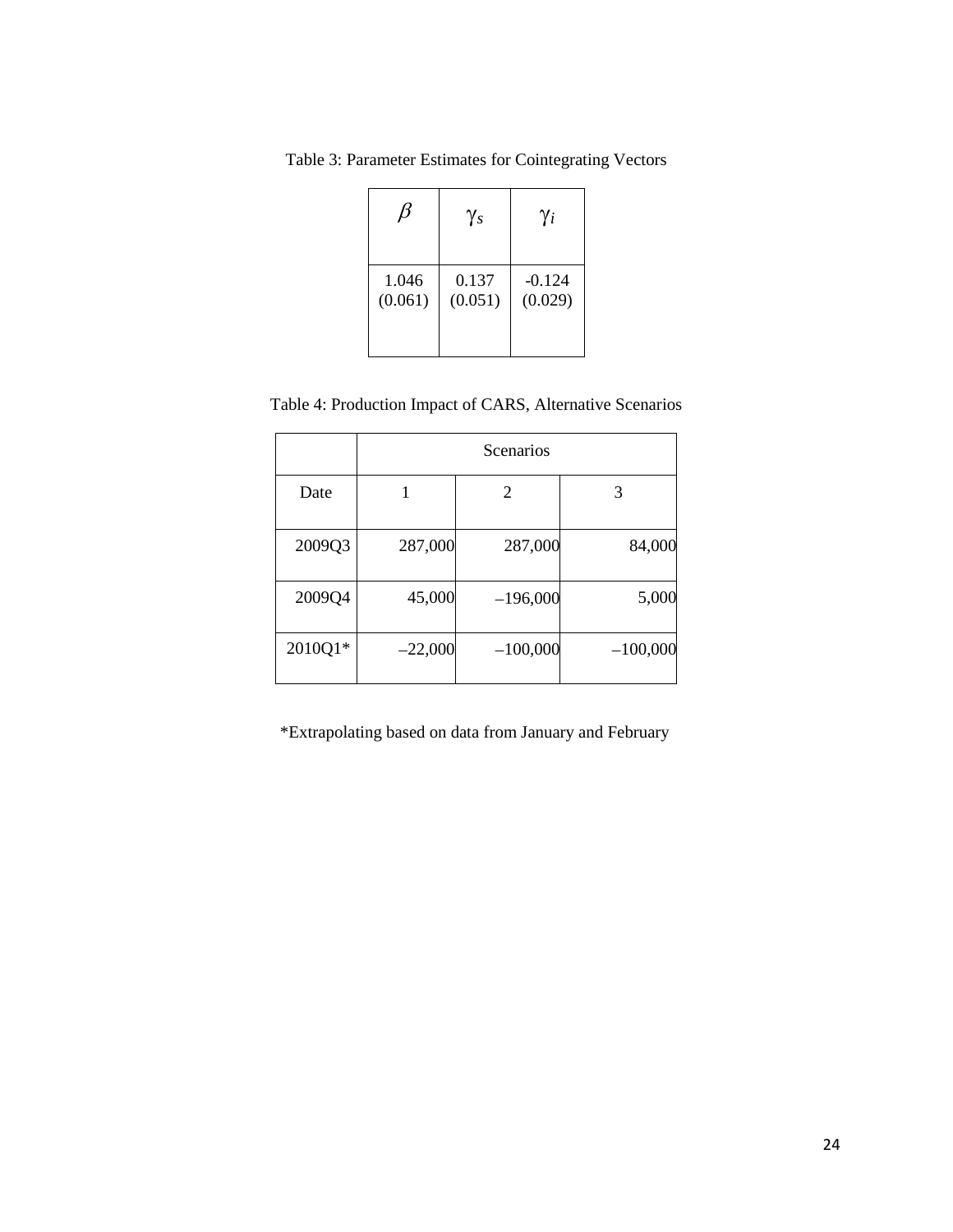

**Figure 1: U.S. Automobiles (seasonally adjusted)**

Source: Ward's Communications.

Note: The shaded area indicates the months when the CARS program was in effect.



**Figure 2: Months' Supply of U.S. Automobiles (seasonally adjusted)**

Source: Ward's Communications; authors' calculations.

Note: The shaded area indicates the months when the CARS program was in effect.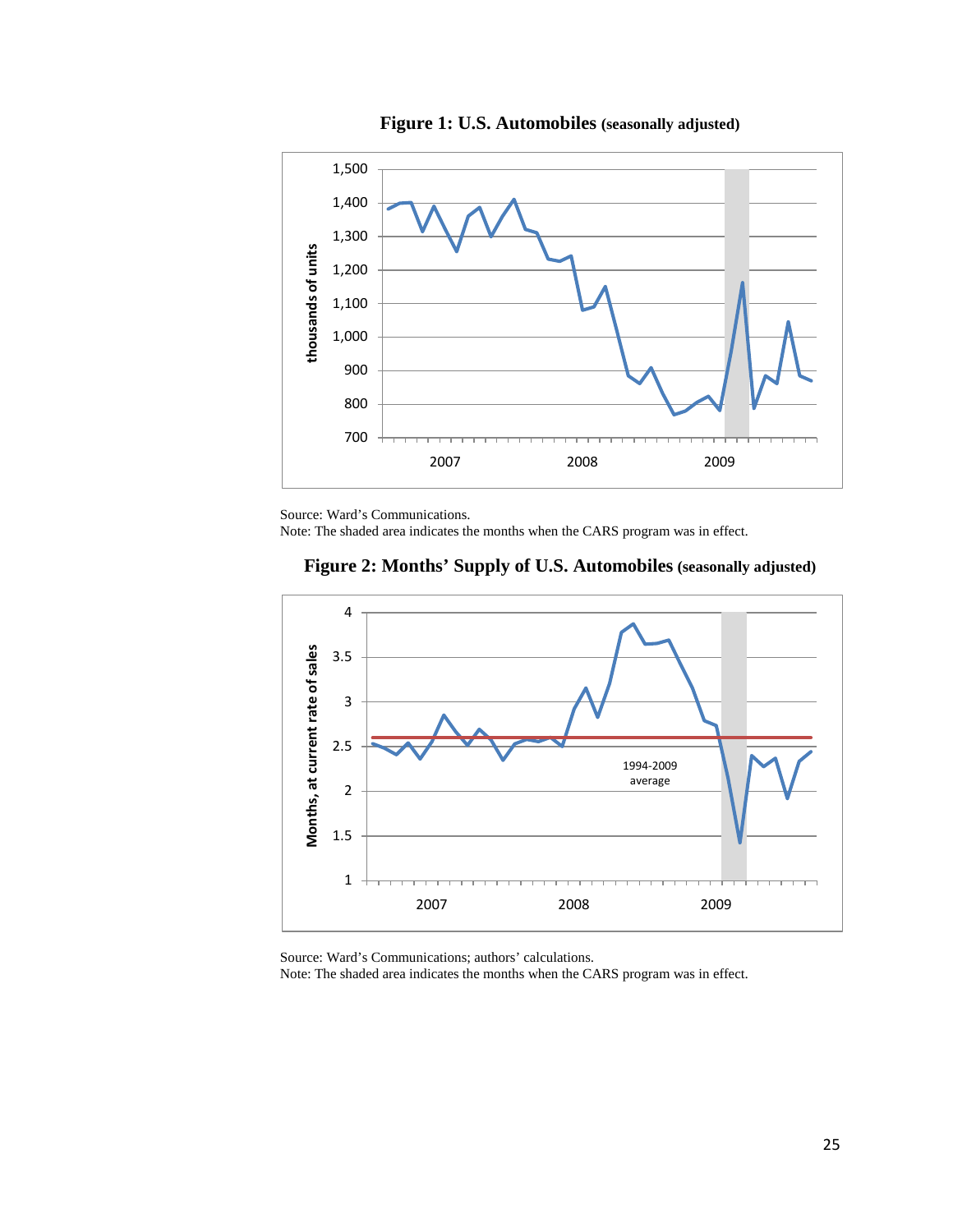**Figure 3: U.S. Automobile Production**



Source: Ward's Communications; authors' calculations.

Note: The shaded area indicates the months when the CARS program was in effect.





Source: Ward's Communications[; https://www.edmunds.com;](https://www.edmunds.com/) authors' calculations. Note: "Eligible vehicles" are those that qualified for a rebate under the CARS program; "ineligible vehicles" did not meet the criteria for a rebate. The shaded area indicates the months when the CARS program was in effect.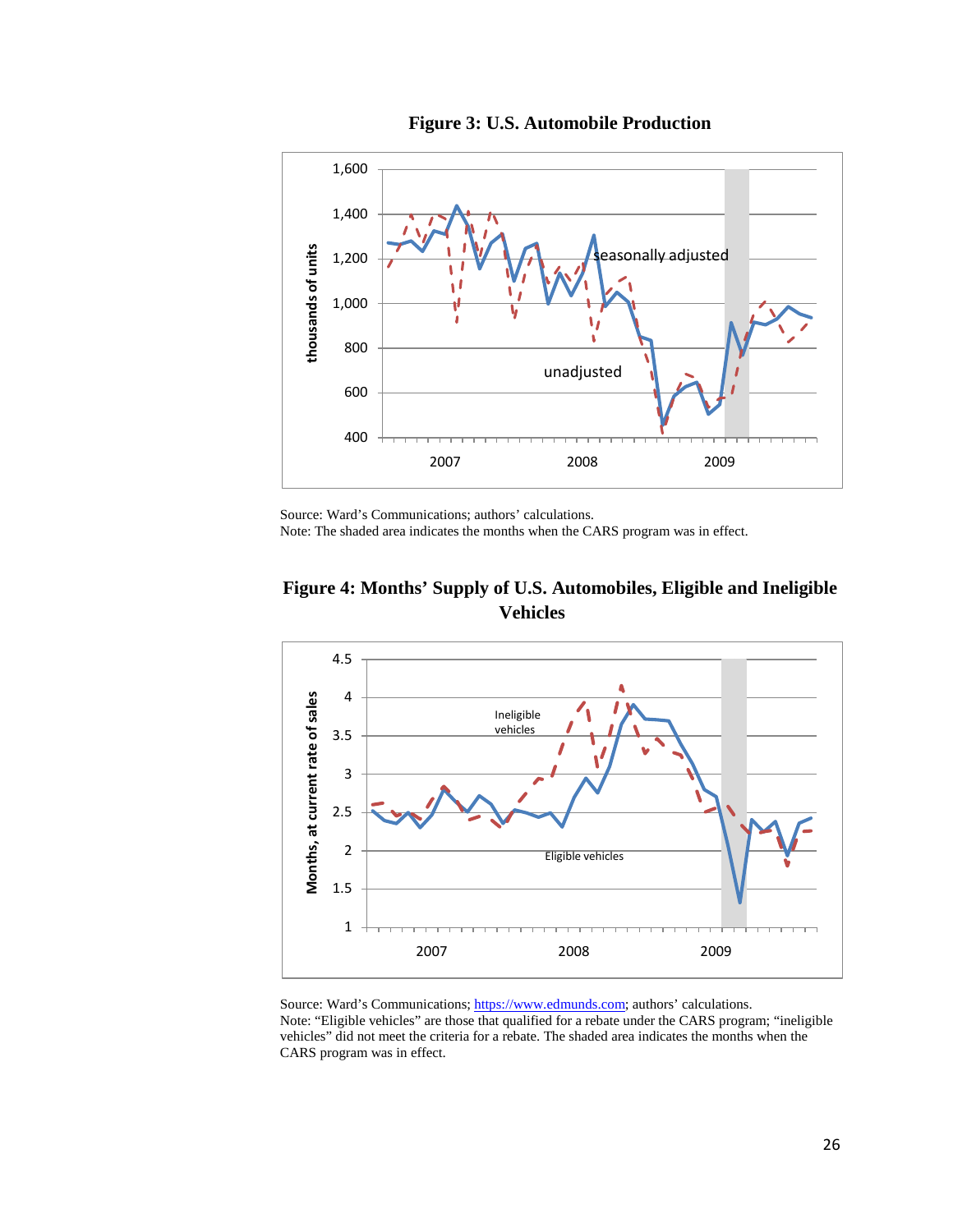

**Figure 5: U.S. Automobile Sales and Production, Eligible and Ineligible Vehicles**

Source: Ward's Communications[; https://www.edmunds.com;](https://www.edmunds.com/) authors' calculations. Note: "Eligible vehicles" are those that qualified for a rebate under the CARS program; "ineligible vehicles" did not meet the criteria for a rebate. The shaded area indicates the months when the CARS program was in effect.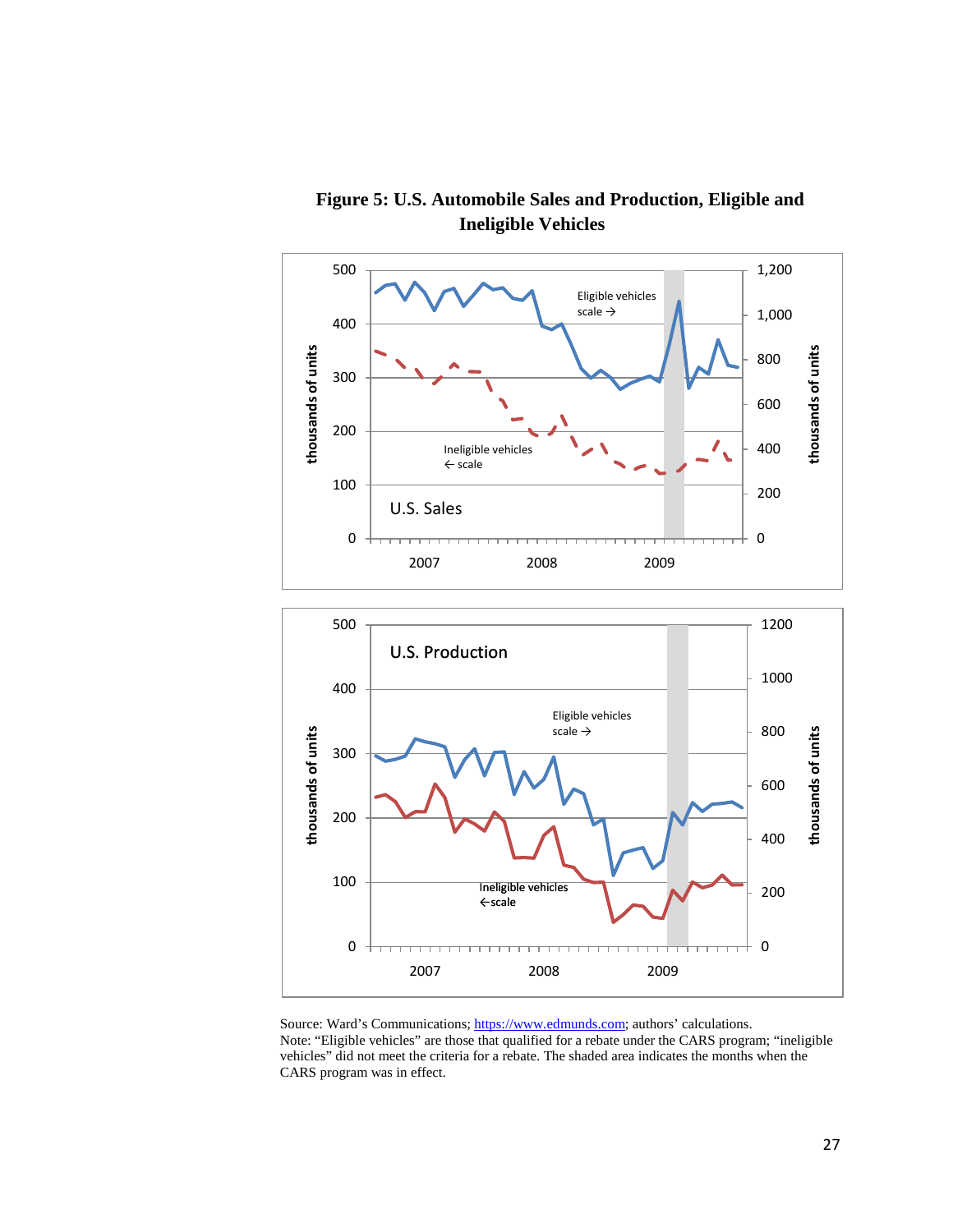

## Figure 6: Impulse Response Functions from Vector Error Correction Model

Note: Response to Cholesky One S.D. Innovations. Variables are in logarithms.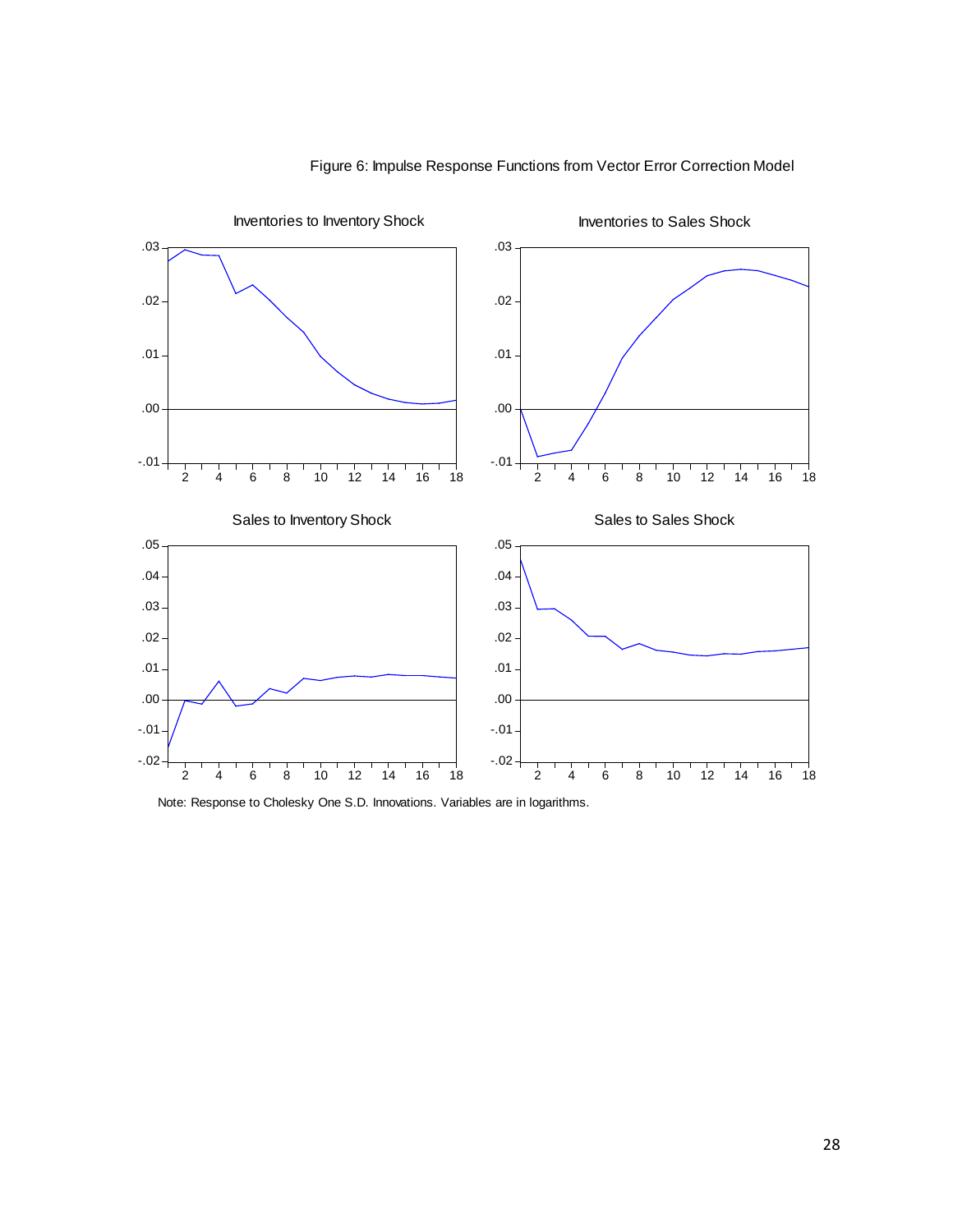

**Figure 7: Impact of CARS Program on U.S. Sales, Production, and Inventories**





Source: Ward's Communications; [https://www.edmunds.com;](https://www.edmunds.com/) authors' calculations.